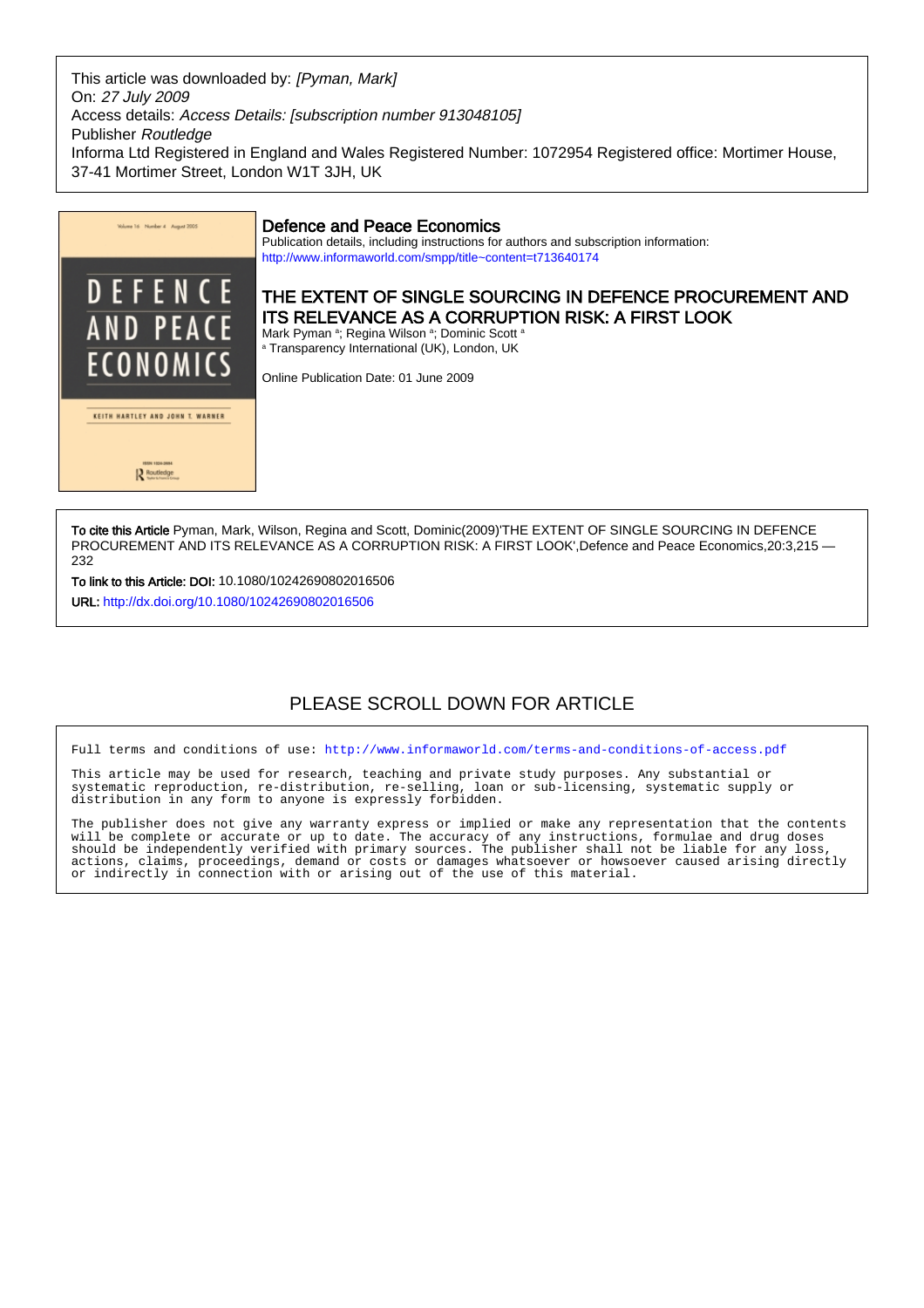# **THE EXTENT OF SINGLE SOURCING IN DEFENCE PROCUREMENT AND ITS RELEVANCE AS A CORRUPTION RISK: A FIRST LOOK**

MARK PYMAN† , REGINA WILSON AND DOMINIC SCOTT

*Transparency International (UK), London, UK*

(Received 16 January 2008)

Single-source, or non-competitive, defence procurement is a widespread phenomenon that is prevalent both in developing countries and in advanced arms exporting countries. The usual competitive bidding process – which assists in both value-for-money evaluation and in lowering corruption risk – is used much less often than expected in defence procurement. Whilst there can be good reasons for single sourcing, the opportunities and inducements for corruption are significantly escalated. Further, some countries that claim to employ single-source only in rare instances are found to have high percentages of non-competitive defence procurement. This is of particular concern as defence is perceived to be one of the more corruption-prone international business sectors, as identified in the 2002 Bribe Payers Index (Transparency International, 2002), with procurement presenting a significant source of corruption risk. The work presented here gives data on the percentage of defence single source procurement in a number of countries. Some countries were transparent and open about this data, even where it showed them in an unfavourable light. Most were not, citing sensitivity reasons or even that the data did not exist as reasons for refusal.

## **INTRODUCTION**

Single-source procurement contracts have been identified as an issue for concern by many, for reasons dealing with transparency, democratic oversight, value for money, and corruption risk. In most countries, extant laws prohibit single-source contracts, but with exceptions for national interest or emergency regarding defence procurement; the terms in this context are often broadly defined.

Single-source procurement contracts are those contracts awarded by a government to a company without competitive process. Such contracts are also referred to as sole-source, noncompetitive, or no-bid. The decision to use single-source – because most systems presume competition – is itself a corruption risk. Whilst governments once justified the use of singlesource procurement with reference to protectionist instincts, the salience of such arguments has lost sway. Countries now typically claim to award single-source contracts only for reasons of expediency in emergencies, where national security interests are at stake, and rather less often as part of a national industrial strategy. Further justifications offered may include cases where the contracts are of low value, or where existing contracts contain options that allow

<sup>†</sup> Corresponding author: Transparency International (UK), 1 London Bridge, Downstream Building, London SE1 9BG, UK. E-mail: mark.pyman@transparency.org.uk

ISSN 1024-2694 print: ISSN 1476-8267 online © 2009 Taylor & Francis DOI: 10.1080/10242690802016506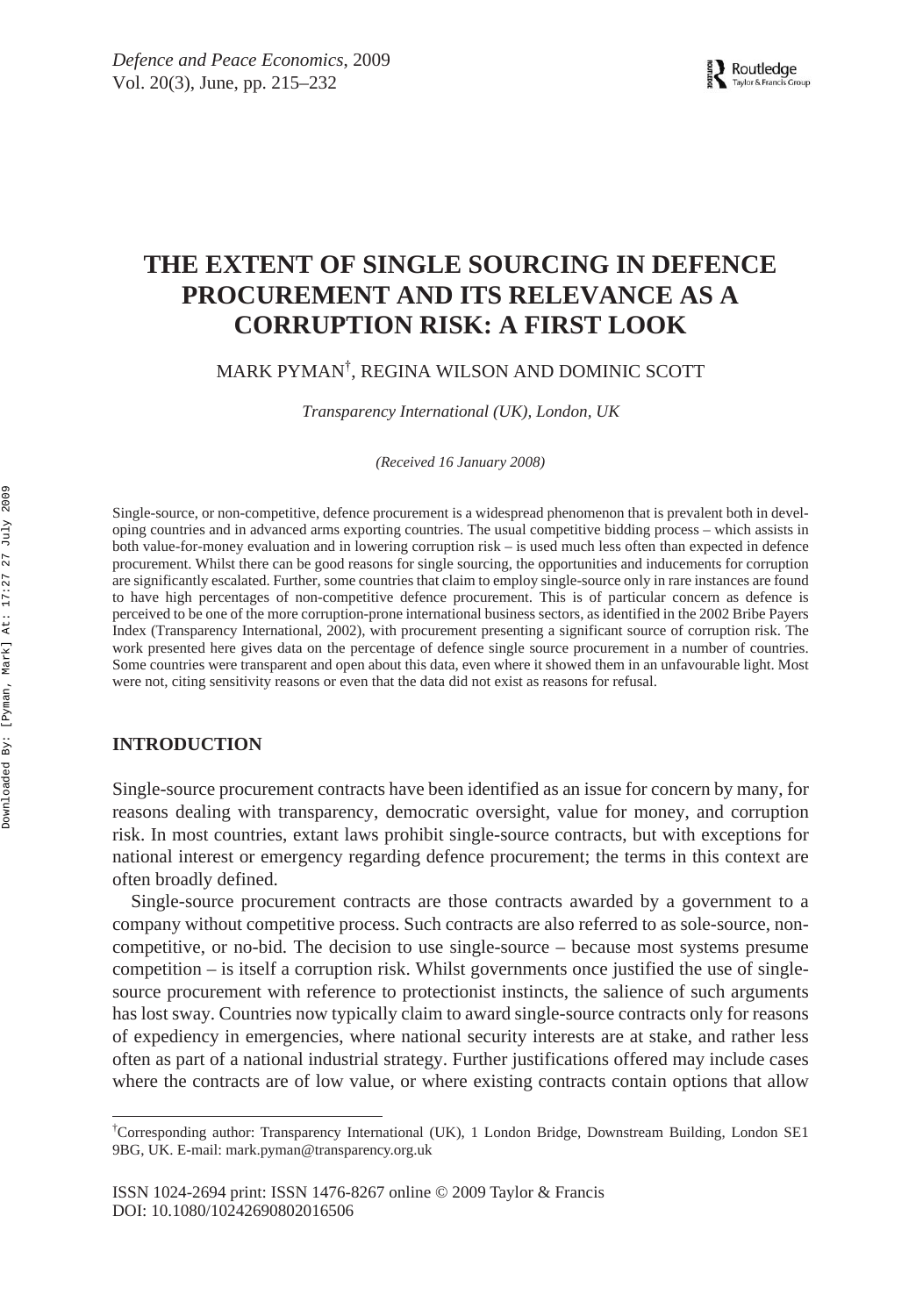them access to future contracts on a single-source basis. The research presented here will show a high percentage of no-bid contracts in many of these countries that belies such assertions.

This paper details the regional differences in uses and justifications for single-source defence procurement. Initially, we consider the development of procurement procedures in defence and address the potential relationship between reliance on single-source contracting and corruption risk. This background is followed by a presentation of quantitative data on single-source procurement and analysis by country. This section will offer perhaps the greatest contribution to existing research on the subject, as these data are sparsely available and difficult to obtain. Finally, recommendations for further action and research in the defence sector and particularly in defence procurement will be suggested.<sup>1</sup> Although the focus of this paper, particularly in the empirical section, is on the extent of single-source procurement in defence, the use of single-source in any sector (for example, in construction and public works, which is also vulnerable to corruption) carries the same attendant corruption risks.

## **BACKGROUND: DEFENCE PROCUREMENT, SINGLE-SOURCE AND CORRUPTION RISK**

Efficiency, economy and the imperative for competition were rarely applied to the defence industry during the Cold War, with the UK being a notable exception in pursuing a competitive procurement policy between 1985 and 2005. The arms race taking place over the so-called Three Worlds allowed for defence industrial expansion with little concern for prudence. With the decline and end of the Cold War, the global defence industry was thrown into tumult. As national defence budgets shrank, arms-producing companies consolidated or turned to civilian operations to remain economically viable. National ministries and departments of defence were faced with a dilemma, caused by two opposing impulses in the wake of this shift. The first impulse was to prioritise value-for-money in defence procurement, to get more out of increasingly limited funds. The second was to protect national industries, deemed vital to national security interests, from possible decay due to falling demand.

The extensive use of single-source procurement in defence contracts is in many ways an outgrowth of the Cold War security environment and the immediate post-Cold War shift. National governments had not developed economic principles of competition where defence was concerned, and the initial impulse to do so at signs of relief from ever-imminent conflict was countered by protectionism and the embedded culture of secrecy. Governments attempted to shape the restructuring of the industry by encouraging mergers and civilianisation shifts, by choosing 'national champions,' and by creating or limiting competition as it was deemed beneficial or detrimental. By employing single-source contracts, governments could foster companies whose survival was seen as critical. But where the use of single-source contracts became endemic and their usage barely questioned, the snares of this type of procurement began to appear more and more frequently.

Excessive use of single-source contracts, particularly where this becomes the normal way of working for officials, makes the procurement process more vulnerable to corruption, although their presence is not in and of itself proof of corruption. The employment of competitive bidding processes increases procurement oversight, and significantly reduces the chances that a company is receiving favour for courting influence with the right people.

Of course, the use of single-source contracts is justifiable in certain contexts, such as unique technology, operational urgency, within agreed framework contracts, or in the context of a

<sup>&</sup>lt;sup>1</sup> Details available at www.defenceagainstcorruption.org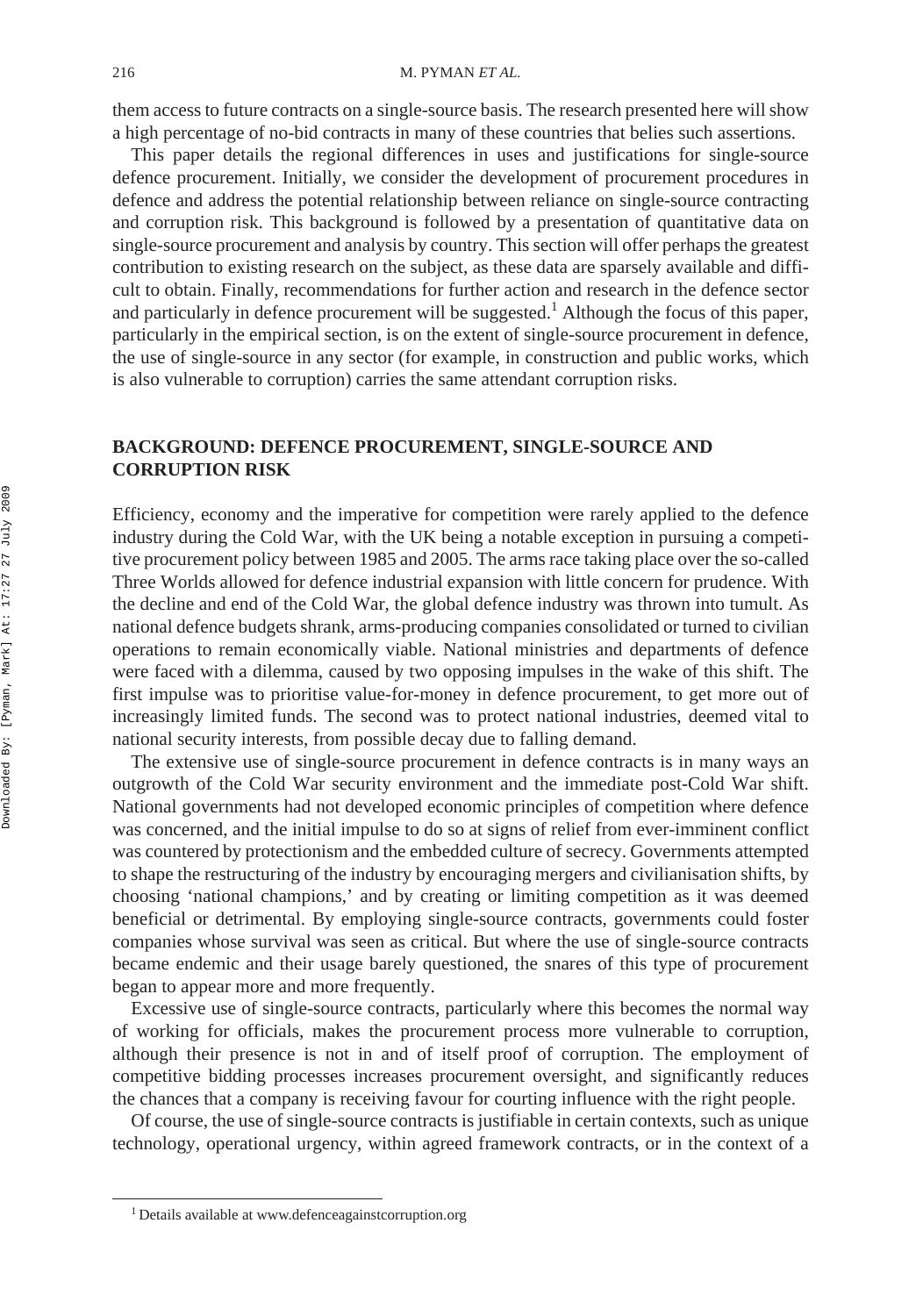specific industrial strategy. However, even when no-bid contracts seem reasonable, the potential for corruption surrounding them is higher than that around competitive processes. Courting of influence (the most egregious form of which is bribery) is likely to be involved. The defence industry is generally susceptible to corruption because of the large amounts of money concerned, the relatively low number of large contracts, and, most importantly, the fact that governments themselves are the enforcers of secrecy (Courtney *et al*., 2002; Roberts, 2004). The actual level of corruption risk varies according to each country's practices. Whenever defence contracts are routinely secured non-competitively, these risks are heightened across the board.

#### **The Defence Sector and its Special Position**

Defence has tended to be treated as a special entity within government, often appearing exempt from the usual rules of scrutiny, oversight and procedures to ensure competition in its procurement processes, often justified with reference to national security concerns. The European Union and the United States provide some demonstration of this special status that the defence sector tends to embody in relation to avoiding standard competitive procurement processes.

Within the European Union, defence procurement contracts fall under Article 296 of the Treaty establishing the European Community, paragraph b of which states:

any Member State may take such measures as it considers necessary for the protection of the essential interests of its security which are connected with the production of or trade in arms, munitions and war material; such measures shall not adversely affect the conditions of competition in the common market regarding products which are not intended for specifically military purposes. (European Union, 2002)

Thus, in Europe, defence procurement contracts can be excused from European open market rules if member states claim that they are matters of national security.

In the United States, the Department of Defense often forms long-standing relationships with certain contractors, which can undermine the competitive process. Nine out of ten of the top defence contractors in the United States secured most of their contracts through 'less than full and open competition' between 1998 and 2003 (Department of Defense Contracting Databases, quoted in Center for Public Integrity, 2004), and numerous single-source defence contracts have been awarded for operations in Iraq (Spinner and Flaherty, *The Washington Post*, 2004). The propping up of 'national champions' can also be linked to the doling out of single-source contracts in many countries.

In both the EU and US, defence seems to be afforded this special status, which exempts it from the usual processes of due diligence and established procedures of competition. The lack of competition may be expected a priori to entail substantial corruption risks.

#### **Single-source Procurement and Corruption Risk**

The proliferation of high numbers of single-source procurement is one part of a generally opaque environment characterising the defence sector, contributing to its perception as one of the top three most corrupt international sectors (Transparency International, 2002). The US Department of Commerce estimated in 2000 that 50% of all bribes are paid for defence contracts (Daly, 2000). As an IMF report (Gupta *et al*., 2000) on corruption and military spending explains, 'Procurement is an important channel through which corruption affects military expenditures'. Further, according to the same paper, 'Experts have estimated that bribes account for as much as 15% of the total spending on weapons acquisition'. TI(UK) has earlier published a guide to corruption risk in the specific stages of the defence procurement process (Transparency International UK, 2004).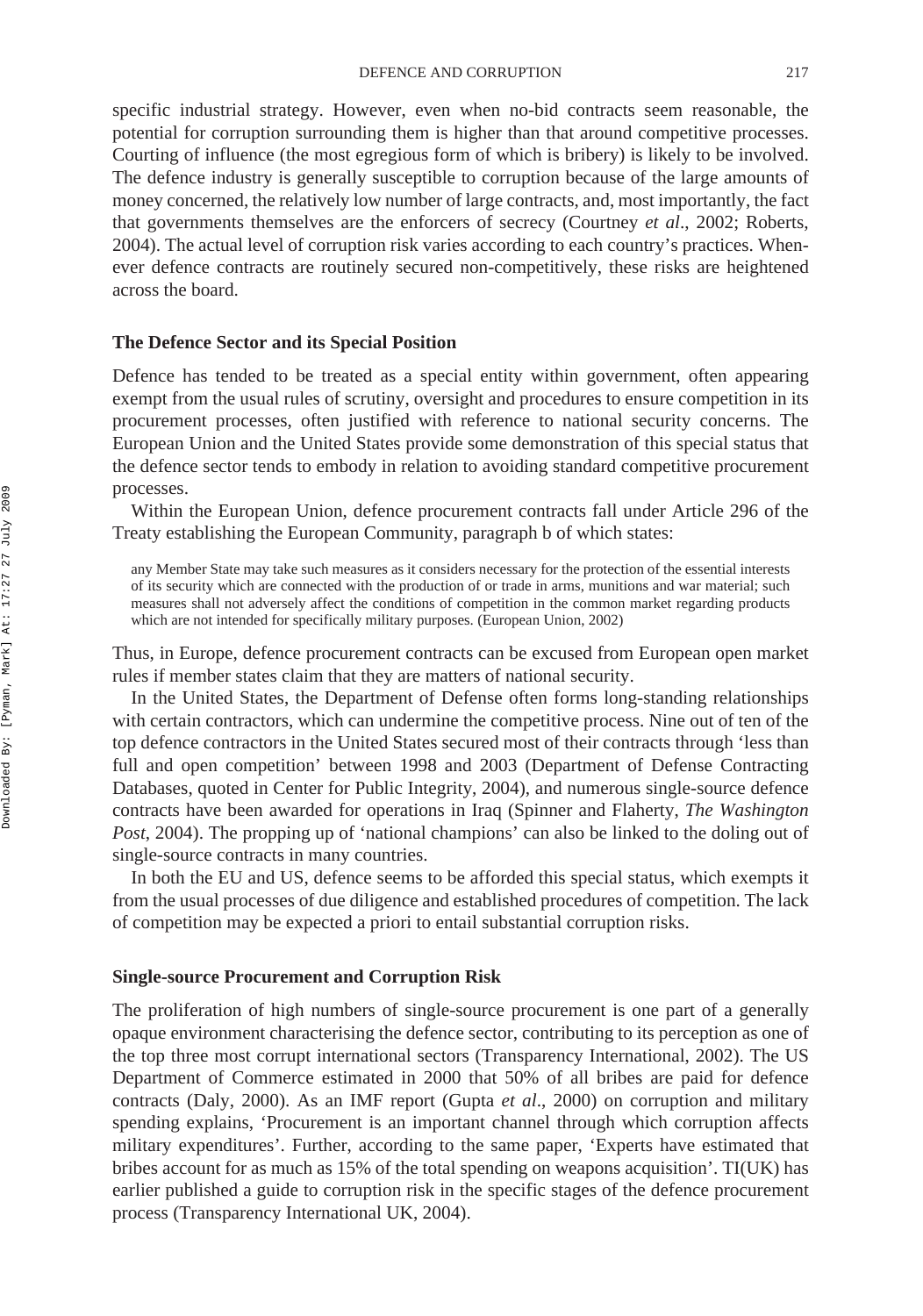Within defence procurement, single-source contracting becomes one of the easiest mediums for corruption to slip into the process. As Steve Shaw<sup>2</sup> has pointed out, single-source contracts are 'intuitively more prone to corruption' (Transparency International UK, 2006). In order to understand what makes this type of defence procurement more susceptible to corruption, the issue must be looked at from several angles.

Let us look first at the side of the buyer; in this case, the procurement officials making decisions on behalf of the government. In a defence procurement environment in which the single-source method is permissible, and even common, individual officials making procurement decisions have great power over which companies are going to be given the most lucrative contracts. Without the evaluative guidance and oversight of competitive process, individual preference can easily become part of these decisions. As that is the case, it is not a great leap for officials to make these decisions based on what might benefit them, and therefore to begin to look for opportunities for the process to benefit them.

From the angle of the seller, in this case the defence company, receiving lucrative contracts without facing competition is highly desirable. If it is known that single-source contracts are part of the usual defence environment and will not be scrutinised, companies can see an inducement to cut out the risk of losing a bid by influencing and/or bribing key officials to obtain a non-competitive contract. Further, there is a chance for procurement officials and companies to form ongoing corrupt relationships, in which contracts can be continually awarded in exchange for personal gain.

Competitive process necessarily includes multiple levels of oversight, in which expert bodies, usually both military and civilian, evaluate bids for quality, specificity, and value for money. With these layers of appraisal, corruption becomes much more difficult. If corruption is expected in a competitive procurement process, losing companies have the opportunity to call public and judicial attention to their concerns.

While countries may see a benefit in steering their defence markets to certain ends through non-competitive procurement, any possibility of benefits cannot be separated from the likely impact of corruption. The literature on industrial policy has provided much evidence that warns of the adverse impact that government interventions can have in general, including in relation to the corruption risk. Ades and di Tella (1997), for example, stated:

We find that a substantial part of the benefits of industrial policies is lost when the interaction with corruption is considered … corruption is higher in countries pursuing active industrial policy … The magnitude of the corrections estimated in this paper suggests that the consideration of corruption should not be absent from costbenefit analyses of market intervention.

The paper describes such an instance of corruption in non-competitive defence procurement:

At the heart of the programme were two policies that gave an extraordinary amount of discretion to government procurement officials. The first was the familiar request for secrecy in military procurement. The second was active industrial policy encouraging technology transfers to local companies that would later take on the supply of military equipment to the South Korean army. As these companies progressed down their 'learning curves', they enjoyed rents that the South Korean military shared through bribes. Indeed, corruption allegations led to an investigation that ended in 1993, when Lee Chun Ku, a former defence minister, was convicted on accepting a US\$370,000 bribe for arranging a tear gas contract … the investigations led to no less than 39 generals being sacked, reprimanded, or thrown in jail.

Problems with single-source procurement have emerged in the eyes of the public, leading to calls for reform and greater transparency. The high-profile scandal around former US Congressman Randy 'Duke' Cunningham has illuminated the sole-source and blanket

<sup>2</sup> Steve Shaw is the US Air Force Debarment and Suspension Official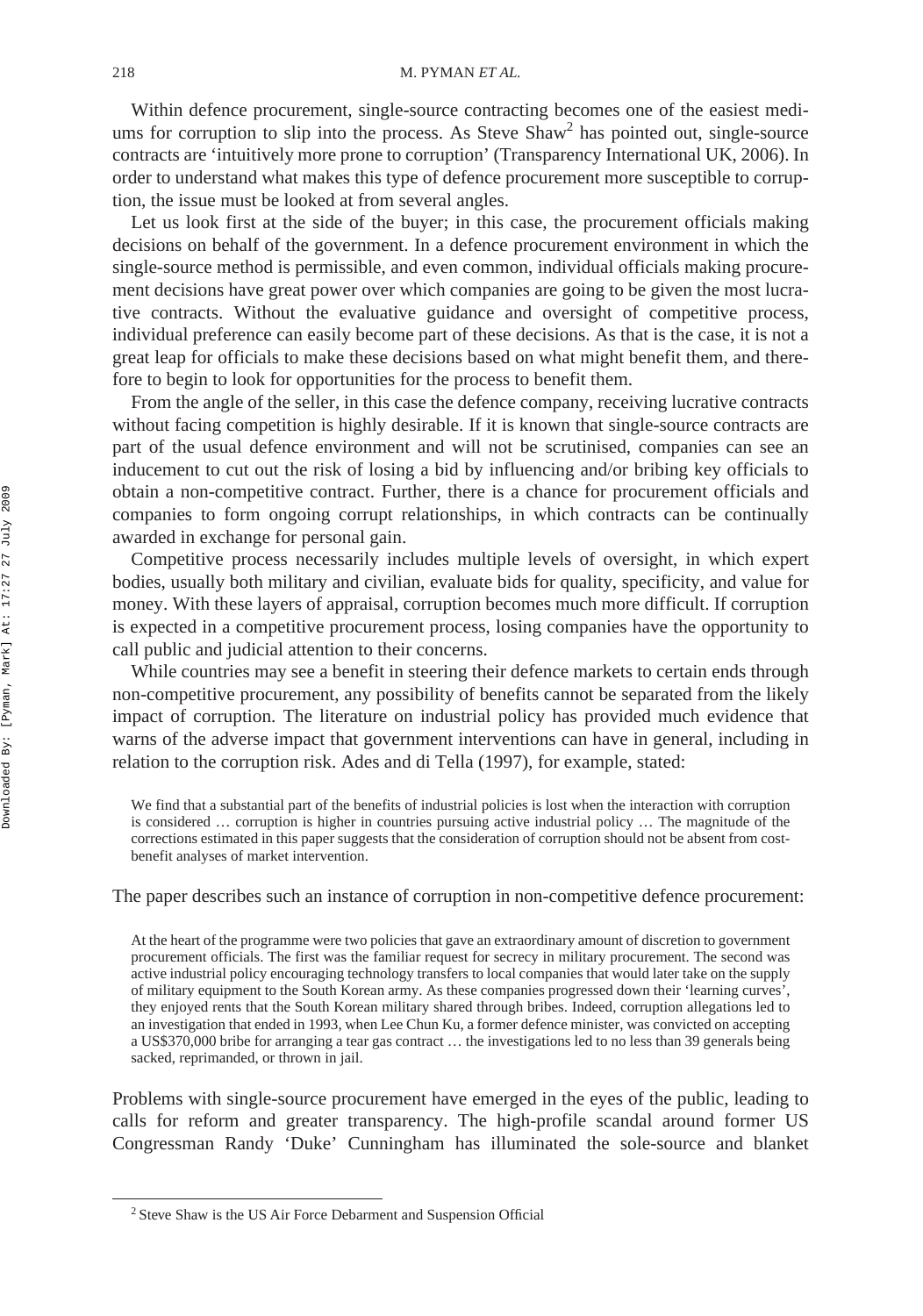contracts commonly employed by the Pentagon and the US Department of Defense. MZM, the company implicated in that bribery scandal, won a blanket contract worth up to \$225 million over five years as a sole bidder, when in fact Pentagon requirements necessitated at least three competitive bids before awarding such a contract (Babcock and Merle, *The Washington Post*, 2006). In an article entitled 'Trade Fides rejects corruption allegations', the *Czech News Agency* reported on 26 January 2006 that a Czech procurement official was recently caught in possession of funds allegedly given to him by a company that had secured large single-source contracts with the Ministry of Defence. Although these and similar cases point to a strong need for reform of single-source defence procurement practices, there are indications that the bribery scandals that reach public awareness are relatively few in terms of the corruption that actually goes on (Courtney *et al*., 2002). For example, in the TI Bribe Payers Index, the arms industry was perceived to be the second most likely to involve bribes after Public Works/ Construction.<sup>3</sup>

TI (UK) set out to research the extent of single-source procurement in defence, first by obtaining quantitative data on the subject. This data, as we quickly found, are difficult to come by. No centralised collection of such data takes place, either through supranational organisations (such as the EU and OECD) or research bodies (such as the Stockholm International Peace Research Institute and the Royal United Services Institute). The only way to obtain data on single-source procurement is to approach each country individually, usually to respective Ministries or Departments of Defence, and go through whatever channels may be available. The research is ongoing, as our only method of research was frustrated by defence bodies withholding the information. Reasons of 'sensitivity' are often cited; yet the provision of data on single-source defence procurement contracts hardly compromises national security.

TI (UK)'s research concentrated primarily on the European Union. The European Defence Agency, in order to promote competition in the defence sector, has established the Intergovernmental Regime to Encourage Competition in the European Defence Equipment Market as a transparency/competition initiative, which took effect on 1 July 2006.<sup>4</sup> Under the voluntary agreement, participating member states should begin providing their data on single-source defence procurement to the Agency as of this date. Yet some member states still refuse to release the data to TI (UK), while others insist that they have no such data. It may be concluded that if the reasons for whatever number of single-source contracts exist in these states were entirely defensible, there should be no reason not to open this data to public scrutiny.

What may be more likely than a lack of extant data is that, as the EU has recognised noncompetitive procurement as a serious problem for contemporary defence procurement, member states are shying away from acknowledging the amount of single-source procurement in their borders, and the explanations behind it.

It is notable that the mere attainability of data for these countries shows, coming out of such an opaque environment, a considerable effort at transparency. To share this data with TI, with the public, or with another research institute, demonstrates a laudable willingness to open up defence procurement processes. These countries, such as the Czech Republic, are to be commended for their transparency, regardless of what the data may tell us about their current procurement practices.

A second, more positive, area of procurement is that of the various NATO agencies. NATO has some very particular rules for its own procurement, most notably that its member countries all get a chance to put their own companies forward; the NATO Management and Supply Agency (NAMSA), for example, notes as part of its General Rules and Provisions on its

<sup>3</sup> The dataset with explanatory notes is publicly available at http://www.transparency.org/policy\_research/

<sup>&</sup>lt;sup>4</sup> For more details see http://www.eda.europa.eu/genericitem.aspx?id=153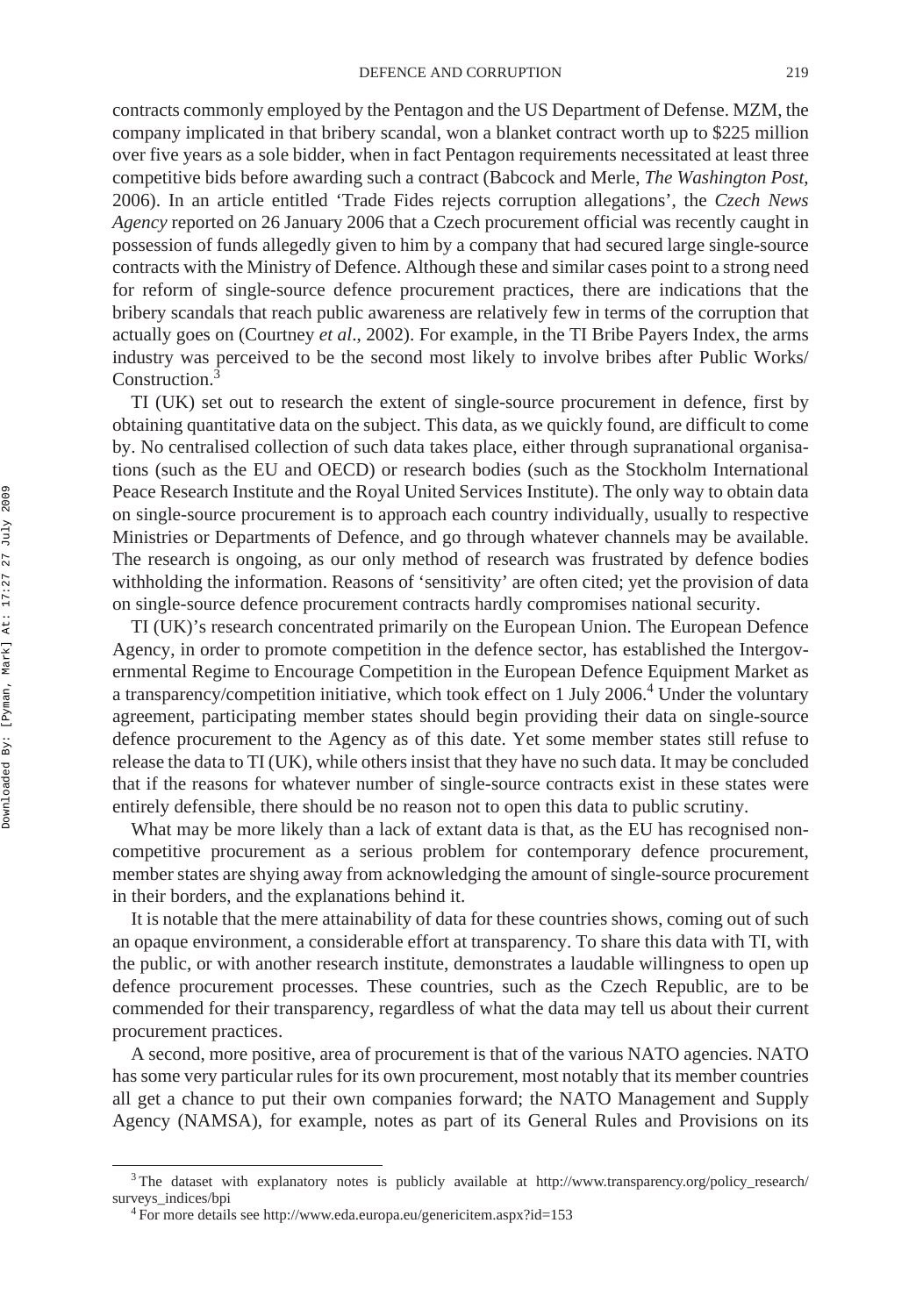website<sup>5</sup> that, 'International competitive bidding by firms located in NAMSA countries is the norm. (Only in special cases can a sole source be used or competition extended beyond NAMSA countries)'. The circumstances where single-source procurement can be used are detailed in the NAMSA Procurement Regulations as follows: for reasons of urgency; if an existing contract contains a valid option beneficial to NAMSA customers; if the contract to be offered for single-source are of low-value below a specified figure; or if security requirements limit distribution of data (NAMSA, 2005).

On account of the intense interest between countries as to who has the companies with the best resources to compete, almost all NATO contracts are competitive. Although competitive procurement data are not officially publicised, the single source percentages are believed to be low. In a personal communication in April 2006, one of the key NATO agencies has communicated 13% to us, a significant proportion of that being on account of purchases of Microsoft software.

## **DATA ON SINGLE-SOURCE DEFENCE PROCUREMENT**

Having identified the potential for corruption risk in defence establishments owing to singlesource procurement, we now focus on the extent to which single-source contracting is employed in defence contracting.

Figure 1 gives a comparison of non-competitive defence procurement across the countries for which TI (UK) was able to obtain data. Because of incompatible definitions and some lack of detail, the data do not compare single-source procurement specifically, but non-competitive procurement more broadly, because in some cases it was only possible to obtain data in this format without further categorization. Most 'non-competitive' procurement is, however, single-source. A detailed description of the methods used to obtain these data and of the sources in their given form can be found in Annexe 1.

Figure 1 differentiates between percentages by value and number of non-competitive procurements out of the total defence contracts, and where possible both figures are displayed. By value, the countries here range from 3% to 84% single-source defence procurement; by number, from 20% to 65%. We attempted to obtain single-source defence procurement data from many more countries than are seen here, and were unable to do so. The countries that would not provide this data and a discussion of possible reasons for withholding such information is presented in a later section. The current section will analyse the data as we have it, for nine countries.

## **A Note on Framework Contracts**

Some of the problems we had with comparing and analysing data quite probably deal with the grey area of framework, or blanket, contracts, which are increasingly employed in both the US and European defence arenas. Framework contracts are standing agreements used as a basis for goods and services purchases as need arises. Defenders suggest that these agreements can save time and money by eliminating numerous bidding processes. But other experts have concerns. In interviews by the authors with procurement expert Christopher Yukins, $6$  it was pointed out that in the US, frameworks represent 'a huge and growing wedge of contract dollars' that is non-transparent, as well as unaccountable regarding competition. While the debate on the utility of frameworks continues on both sides of the Atlantic, the fact remains

<sup>5</sup> http://www.namsa.nato.int/suppliers/gen-prov\_e.htm

<sup>6</sup> Professor Christopher Yukins is Associate Professor and Co-Director of government Procurement Law Program, George Washington University. Professor Yukins's papers are publicly available at http://papers.ssrn.com/sol3/ cf\_dev/AbsByAuth.cfm?per\_id=333989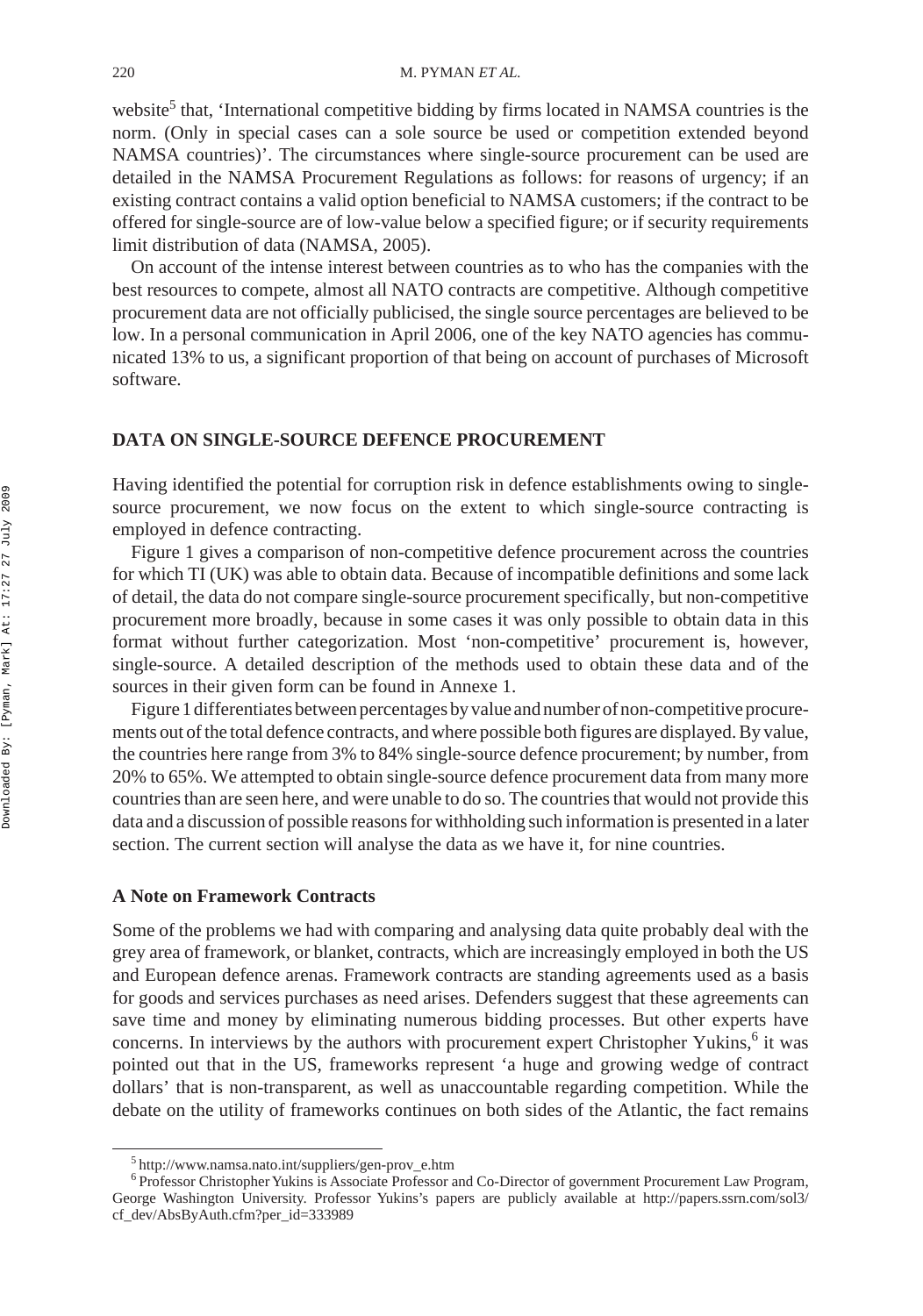

FIGURE 1 Non-competitive defence procurement contracts as a percentage of total defence procurement (Transparency International (UK) May 2006)

*Notes:* \* EU data is an estimate, taken from Watson, Rory, 'Brussels moves to open up defence contracts'. *The Times*, 7 December 2005. Copyright 2005 Times Newspapers limited.

^ Hungary data estimated from Answers of the Republic of Hungary to the questions formulated in the 'Green Book on Defence Procurement' of the European Commission.

Japan data from Singh, Ravinder Pal (ed.) (1998) *Arms Procurement Decision Making Volume I: China, India, Israel, Japan, South Korea, and Thailand*. SIPRI. Oxford University Press.

All other data obtained from official government sources of respective countries.

that categorising contracts placed under these conditions as 'competitive' or 'non-competitive' is extremely difficult. Often prices are not fixed when frameworks are drawn up, leaving the agreements open to corruption risk. Certainly frameworks, where employed, should be made as transparent as possible. Professor Yukins suggests that for products that compete on price alone, governments 'could run fully public reverse auctions among their frameworks contracts holders'. While analysis of framework methodologies in the countries that use them would contribute to a deeper understanding of competition in those countries, such analysis is beyond the scope of the current paper. TI (UK) would welcome further study of framework agreements in the defence sector, both in the context of competition and for the separate corruption risk issues they present.

#### *Ireland and Portugal*

Ireland sets the bar for competitive defence procurement in Europe. With just 3% of the value of their total defence procurement single-source (or 20% by number), Ireland has the lowest non-competitive procurement of all the countries for which we have data. With its impressive economic growth over the last decade, Ireland has also begun expanding and modernising its defence forces, including increased procurement of defence equipment. This expansion has been done prudently and cost-effectively.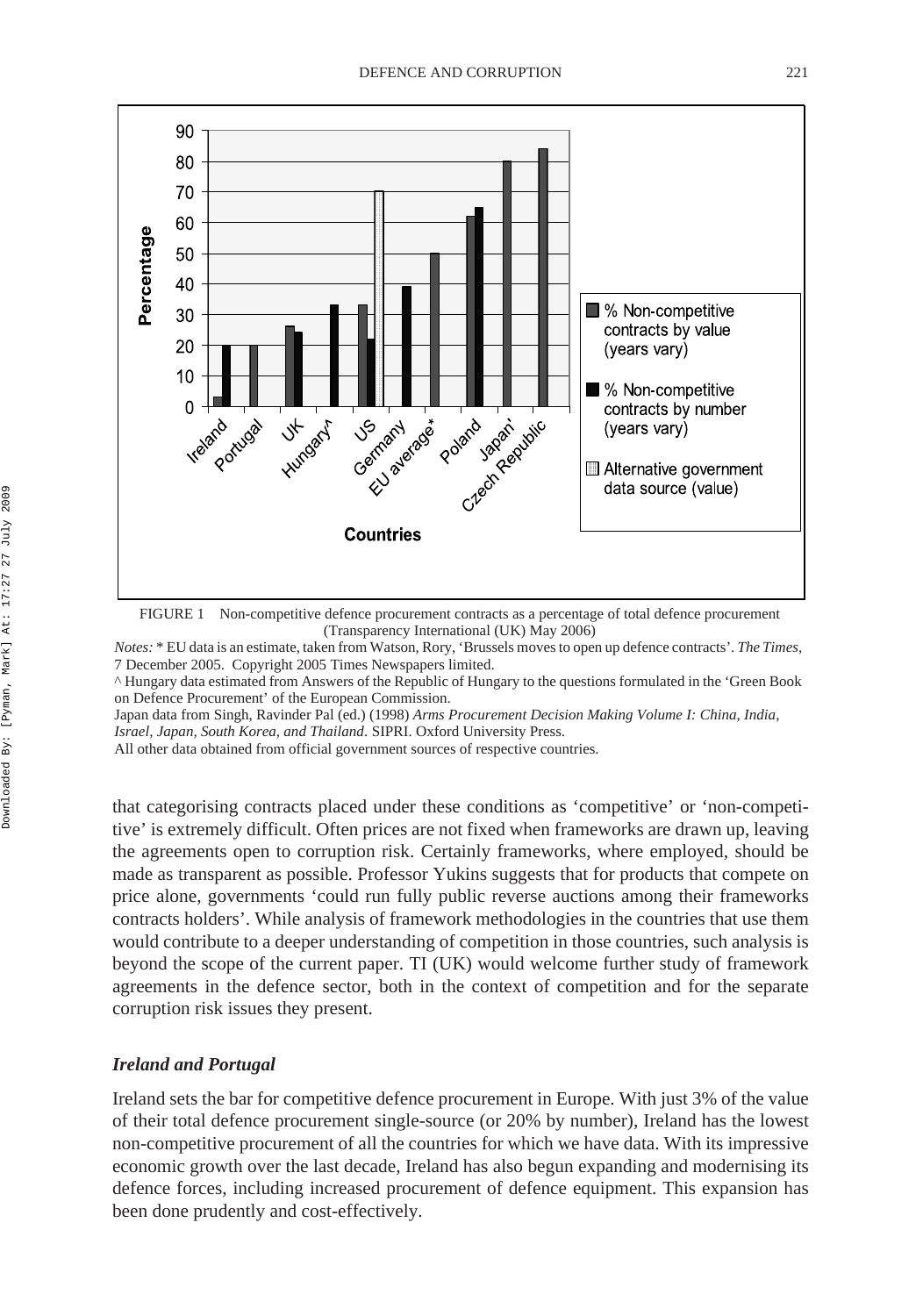Portugal has comparatively low non-competitive defence procurement in the context of the EU. Like Ireland, Portugal does not have a large domestic defence industry. Portugal's noncompetitive defence procurement is at a yearly average of 22% of total value.

We may speculate at least two reasons as to the relatively low level of single-source procurement in these countries. First, both have relatively small defence budgets; this may provide an imperative to use value-for-money procurement procedures. Second, neither has a substantial home defence industry; thus there is no temptation to follow interventionist defence industrial policies. In addition to the obvious benefits of prudent procurement, these countries would also not be subject to the elevated inducement to corruption that countries with high non-competitive defence procurement experience.

## *The United Kingdom*

The UK has generally been considered the leader in opening up defence procurement in Europe, since the 1988 'Action Plan on a stepwise development of a European Armaments Market' (see Walker and Gummet, 1989), an early forerunner of actions currently being undertaken by the EU and the EDA. Interestingly, the political impetus for this drive for market competition in the 1980s was related to shrinking defence budgets, causing the UK governments to become keenly interested in value-for-money in defence contracts. Under this period of competitive defence procurement, there was a relatively low level of single-source procurement.

The UK Ministry of Defence publishes its data on single-source procurement annually. For 2004/2005, for example, the MoD states that by value, over 70% of contracts were placed by competition. As broken down graphically, 65% were placed by pure competition, while 8% were 'priced with reference to market forces'. The MoD combines these figures for its 'over 70%' declaration (Ministry of Defence, 2005a). Our charted UK figure uses three years of published data to give 27% of contracts by value and 25% of contracts by number made through non-competitive procedures. The UK has recently signed on to the EDA Code of Conduct for competition.

This record of competition, however, may be shortly disturbed. According to the MoD's new Defence Industrial Strategy (DIS) under former procurement minister Lord Drayson, the MoD will be forming closer relationships with British defence companies in order to advance a 'mutually beneficial' agenda (Ministry of Defence, 2005b). Although it remains to be seen exactly how this will be fleshed out, the implication is that Britain will now be concentrating less on competition, and perhaps more on an American-style approach of long-standing 'blanket' agreements with favoured companies. Dr Steven Schofield of the British American Security Information Council (BASIC) points out in his paper on the Defence Industrial Strategy: 'What is … interesting about the DIS is the greater clarification given to the consistent but less transparent policy of protecting those industrial and technological capabilities deemed essential for national security, despite the rhetoric that still surrounds competitive tendering and market principles' (Schofield, 2006).

The Strategy suggests benchmarking on specific objectives to monitor the efficacy of new procurement procedures. While benchmarking in this context seems unlikely to be a complete solution, especially in the area of corruption, the MoD is attempting to address through the DIS legitimate concerns over retaining key market capability in the UK.

#### *Hungary*

While Hungary did not supply its data on non-competitive defence procurement, and in fact stated that no such data exist, we have been able to locate a yearly average percentage on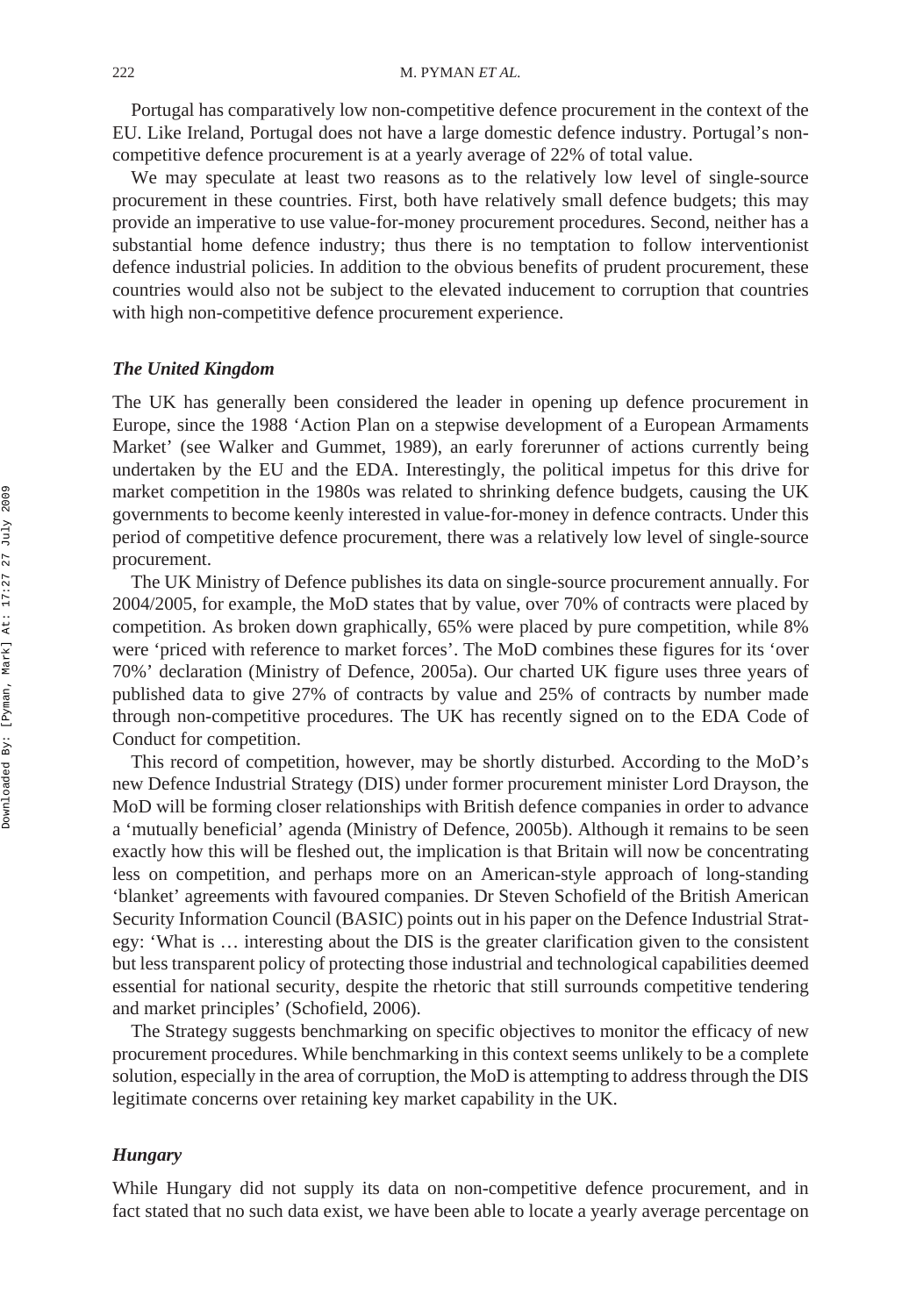non-competitive defence procurement in Hungary, from a submission made by Hungary to an EU consultation entitled 'Answers of the Republic of Hungary to the questions formulated in the "Green Book on Defence Procurement" of the European Commission'. By number, about a third of Hungary's defence procurement, according to this source, is non-competitive.

Hungary's post-Communist period saw rapid decentralisation and privatisation in the defence industry. In the 1990s, laws on publicising defence procurement tenders were put in place. However, as with most other countries, exceptions for 'national security' are allowed. Behr and Siwecki (2004) point out that while the prescribed method of military procurement involves bid analysis with multi-level oversight, '[E]xceptions can be made to these standard [procurement] procedures for reasons of national security and for the promotion of domestic production and employment. In practice, most of the bigger procurement decisions have been made at the level of the office of the Prime Minister' (Behr and Siwecki, 2004). These exemptions from oversight may mean additional corruption risk around non-competed contracts.

## *Poland*

An excellent 2004 report from the Institute for Security Studies delves into Poland's defence sector. Since 1999, Poland has been pursuing an active defence industrial policy in an attempt to foster the manufacture of priority equipment, as well as export and offset potential. The policy is designed to give the Polish government maximum control over industry, to the extent that despite the ever-growing distance from the Communist years, 'as a consequence of the strategy of structural transformation, the majority of Polish defence industry will … remain state-owned' (Behr and Siweki, 2004). Two main consolidated arms production groups were formed as a result of the industrial strategy: Bumar, for land products, and ARP for aeronautics and electronics (Behr and Siweki, 2004). The defence complex is dictated by Ministry of Defence priorities, and this is reflected in the country's large percentage of single-source procurement. More than half of Poland's defence procurement was single-source in 2005, at about 62% by value and 65% by number.

Corruption issues in Poland in recent years have been linked to the nature of the procurement system in several reviews. A US State Department report notes:

In actual practice, many government procurements are carried out in a non-transparent manner that has produced highly publicized accusations of corruption. (Bureau of Economic and Business Affairs, 2002: 7)

#### Further, the Open Society Institute's 2002 report on Corruption and Anti-corruption explains:

Polish public procurement legislation is largely compatible with EC requirements, and changes to the law that came into effect in 1997 have done much to end the most flagrant corrupt practices. However, the Public Procurement Office appears unable to check enough procurements, and various sources indicate that corruption remains widespread. The biggest scandal of the present Government resulted from corruption in a public tender at the Ministry of Defence. (Open Society Institute, 2002: 398)

The Polish Ministry of National Defence is currently implementing anti-corruption programmes, having appointed a former chair of TI Poland and expert on procurement procedures, Maciej Wnuk to a senior position for this purpose. A review (Wnuk and Pyman, 2006) of the Polish MND's reforms is publicly available at the TI (UK) defence sector website.

#### *The United States*

The US publishes its data on competitiveness of defence procurement contracts annually. According to the Federal Procurement Data System, a yearly average of 33% by value and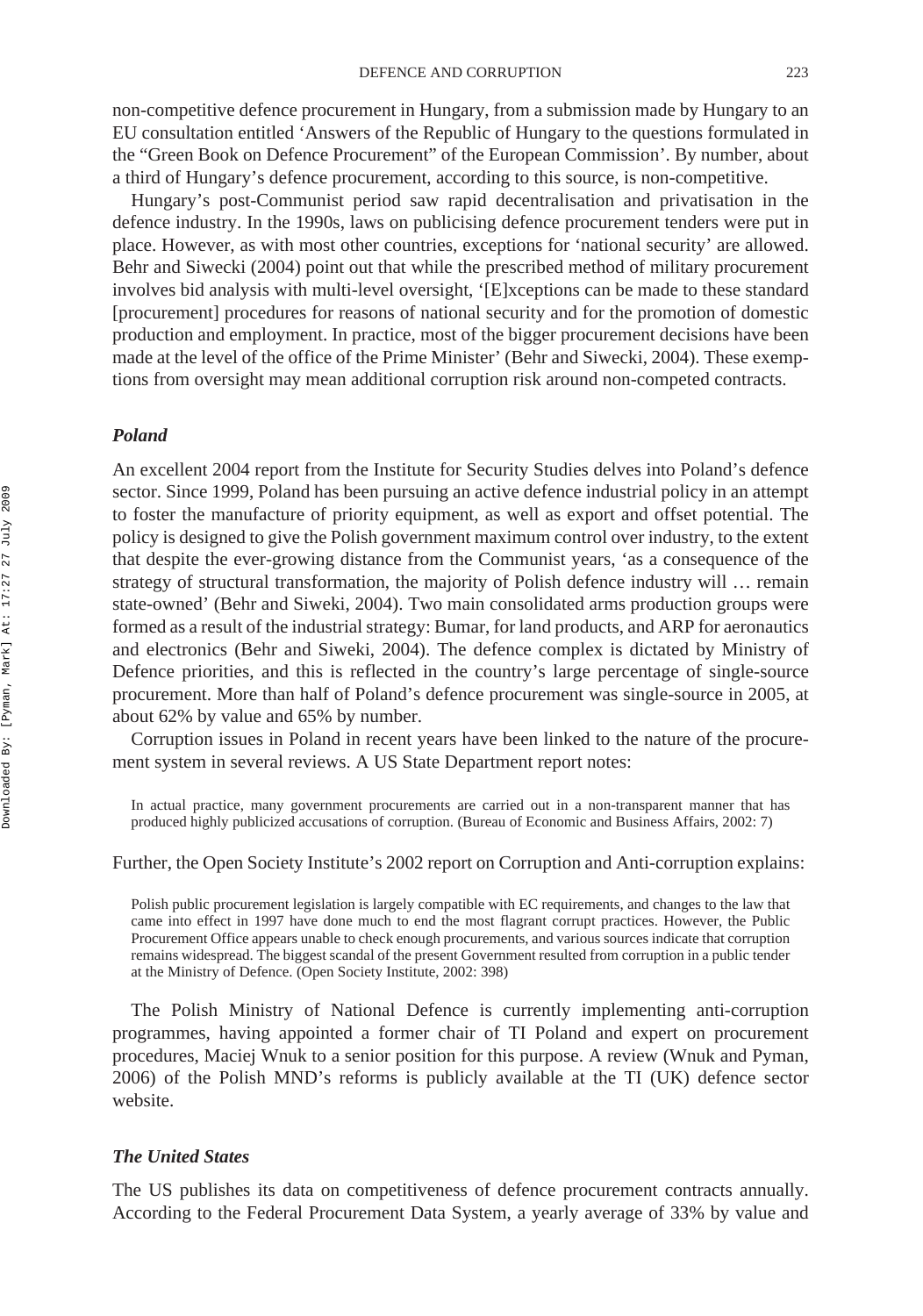about 22% by number of all US defence procurement contracts are non-competitive.<sup>7</sup> As mentioned above, nine of the ten top US defence contractors secure the majority of their contracts without full and open competition (Department of Defense Contracting Databases, quoted in Center for Public Integrity, 2004).

It is worth noting that the percentage *value* of non-competitive procurements in the US is higher than the percentage by raw number. In fact, a 2004 Inspector General report cited that for Iraqi funds under US administration, 'though only about 4 percent of the contracts in fiscal 2003 were awarded without any competition, the sole source contracts were worth more than \$3.2 billion, nearly one-third of the total.<sup>8</sup> This indicates the large scale of non-competitive procurements; the potential for bribery in such cases is arguably immense. Reliance on solesource increases the risk that bribery, even involving a single person, can lead to massive corruption costs.

Also of note is that while the Federal Procurement Data System (which is the most reliable US procurement data source) tells one story, another report detailing defence procurement for fiscal year 2003 tells quite another. The report in question is the 'Report Required by Section 812 of the National Defense Authorization Act for Fiscal Year 2004'.<sup>9</sup> The primary purpose of the report is to explain foreign sources of supply in US defence. However, it also includes a 'Summary of all DoD contracts for Defense Items and Components Awarded (Fiscal Year 2003)' with numbers and percentages of competitive and non-competitive defence contracts. According to this source, for fiscal year 2003, 70% of all defence contracts were non-competitive by value, and 42% by number. While TI (UK) is unable to account for this discrepancy, it should be stressed that this is a very large dataset, which contains highly subjective figures; the Federal Procurement Data System is likely to be more reliable.

### *Japan*

Among OECD countries, Japan is remarkable for its minimal spending on defence projects, both in real numbers and as a percentage of GDP. Article 9 of the Japanese Constitution rejects the use of military force to settle international disputes, and to this end severely limited defence spending as well as defence exports.

With Japan's defence industry left with such limited opportunity, the few companies who remained were covered by strong protectionist policies. This led to a procurement system heavily reliant on single-source contracting, and the emergence of what critics consider to be a highly corrupt procurement system (Yamamoto, 2004). According to the *Review of the Central Procurement for 2002* by the Central Office of the Japan Defence Association (quoted in Yamamoto, 2004), 80% of Japan's defence procurement by value was non-competitive at that time.

#### *The Czech Republic*

Transparency International (CZ) has done extensive research on defence procurement in the Czech Republic. They state in their report 'Public tenders in the military sector in the Czech Republic':

How these tenders are awarded is however a substantially more important issue than the absolute value of military contracts … The results are not very satisfactory from the aspect of enlargement of the international public procurement market. Only 4% of resources for the purchase of public goods and services in the military

 $^7$  Federal Procurement Data System. https://www.fpds.gov/common/html/login.html

<sup>8 &#</sup>x27;Iraq Rebuilding Plan Reviewed' Washington Post, 31 March 2004.

<sup>9 &#</sup>x27;Report Required by Section 812 of the National Defense Authorization Act for Fiscal year 2004' (Public Law 108–136), Foreign Sources of Supply: Assessment of the United States.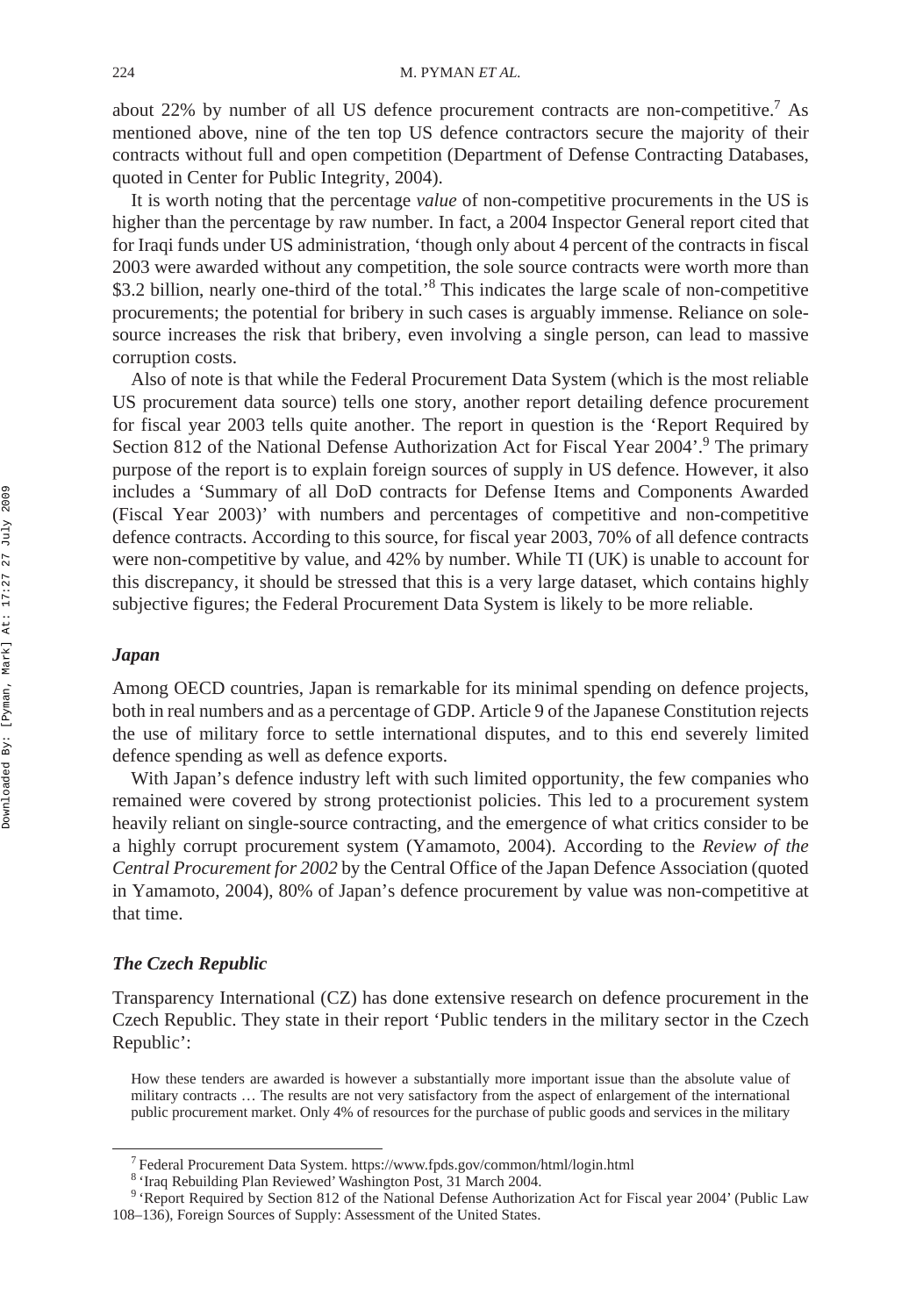sector were allocated in open tenders. On the contrary, as much as 90% of resources were allocated by direct awarding to one applicant. (Transparency International CZ, n.d.)

This source provides the figure of about 85% of contracts by value being made through noncompetitive procedures.

The defence industries in the countries of Eastern Europe suffered tremendous shocks at the loss of Soviet demand. In an effort to preserve their national industries, some of these countries became highly protective of their domestic companies. While the Czech Republic has won praise for its economic reforms and swift EU accession, its defence procurement still lies outside of general Czech and EU procurement rules.

In 2005, the issuance of the EU Green Paper on Defence Procurement brought about the opportunity for the Czech Republic to express its views to the rest of the Union. Czech concerns are highlighted:

One of the main reasons for fragmentation of defence equipment market, in the Czech Republic's opinion, is the fact that individual EU states make use of their own funds for defence development. Such investments are closely scrutinized by taxpayers of each country and it is critical that each state make sure at least part of the investments returns in the form of national suppliers' share in contracts at hand. (Permanent Representation of the Czech Republic to the EU, 2005: 1)

The Green Paper response suggests that the current EU efforts might make newly acceded countries more willing to open their defence markets. This is an important consideration for European policy-making.

In April 2006, military spokesman Andrej Cirtek announced that all Czech defence procurements over 1 million will be opened to the European defence market. Czech firms will no longer be handed government contracts; but they will have the opportunity to compete in Europe. Previous rules had compelled all Czech companies wishing to sell defence products to other EU countries to apply for a government licence, a two-month process. This stipulation made it very difficult for Czech firms to compete, and it has now been dropped, coinciding with the new openness.

## *Germany*

By its own declaration, Germany does not employ any defence industrial policy (see Mawdesley, 2002). The country claims as one of its defence procurement principles the imperative of competition; this comes from the country's historical insistence that defence activities be broadly economically beneficial (Mawdesley, 2002). Yet the data provided by the German MoD, for years 2002, 2003, and 2004, exhibit an average of almost 40% single-source procurement in contracts by number. This displays a substantial discrepancy between policy and practice.

#### **Discussion**

The above data, while limited both in terms of being derived by separate methodology for each country and by the relatively small size of the sample, does allow us to make some tentative conclusions which should inspire further study in this area.

First, the data from Ireland and Portugal suggest that the absence of a domestic defence industry may make political leaders engaged in procurement processes less susceptible to demands for single-source contracting as a means of nurturing domestic industries. At the other extremes are Japan, the Czech Republic, and Poland, all of which pursued industrial strategies in defence designed to promote their domestic industries. Each of these countries had high levels of single-source procurement.

The USA data has been more difficult to interpret; although maintaining a strong defence industry, using the data from the Federal Procurement Data System suggests that this has not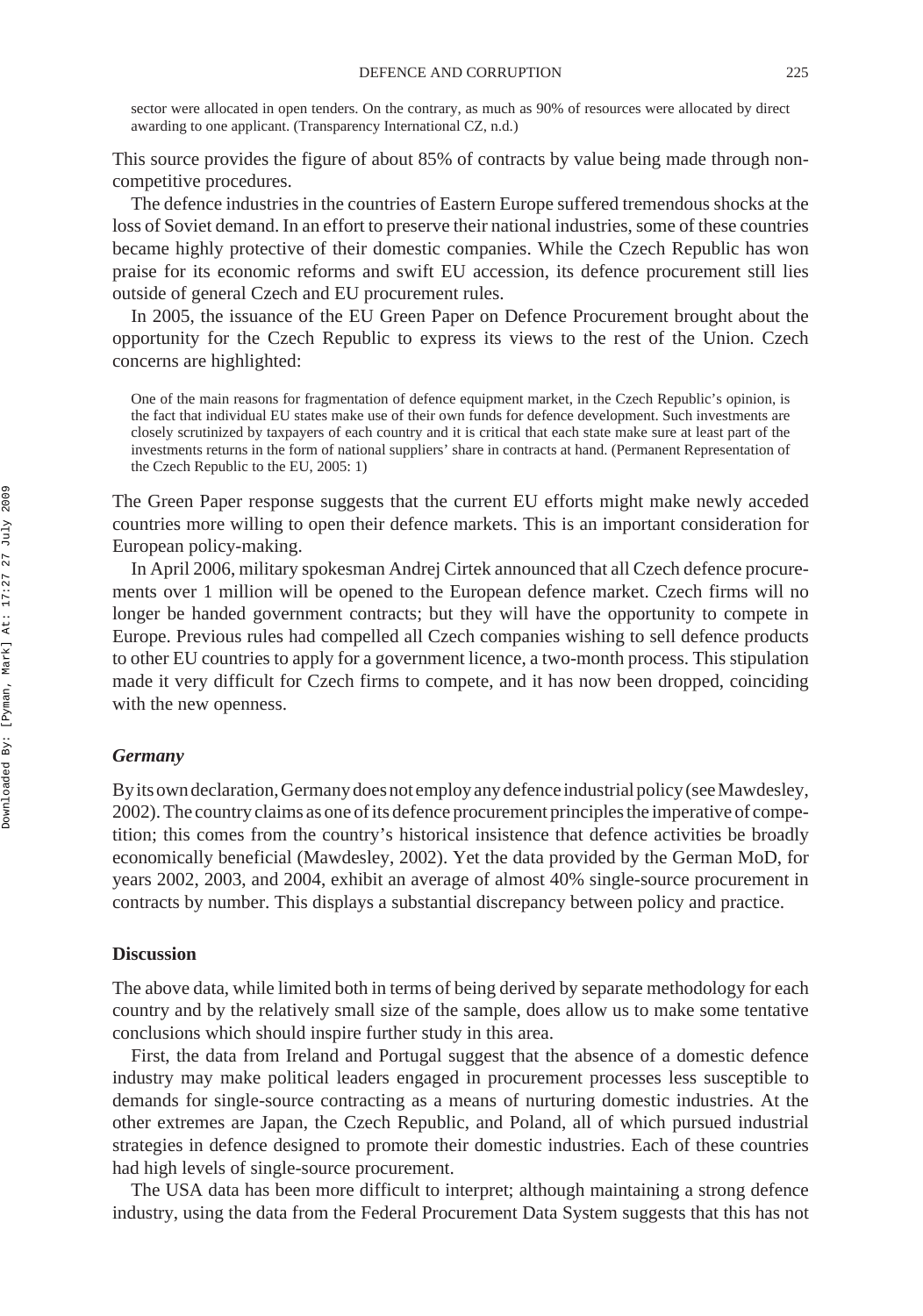#### 226 M. PYMAN *ET AL.*

resulted in a level of single-source contracting in defence comparable to that of, say, Japan. However, if we used the alternative data set, the experience would be consistent. An alternative interpretation, however, is that if the true underlying level of single-source procurement in the US is closer to 40% than 70%, this may be related to the existence of export markets; the presence of a strong external market for defence products may mean there is less demand on the part of industry for single-source procurement in the home country. Indeed, the experience from the Czech Republic would also support this hypothesis, as we noted above that part of the motivation for industrial policy in defence was related to the collapse in demand from the Soviet Union for defence products, leading to increased action from the government in the defence industry.

Second, tight political and fiscal restraints on governments, and the imposition of these onto defence ministries, may create an imperative for the use of more competitive procedures in defence contracting. If competitive procedures allow for more efficient use of resources than non-competitive processes, the imposition of tight budgetary constraints may make defence ministries more likely to pursue procedures based on value-for-money considerations and not considerations of supporting domestic industry. This hypothesis finds support from the UK experience, where a competitive procurement strategy was pursued from the late 1980s until the mid-2000s, owing to political and economic conditions that forced tighter budgetary requirements onto defence establishments. This was despite the presence in the UK of a strong domestic defence industry. Further, the experiences of Ireland and Portugal, which similarly imposed budget restraints on their defence ministries, provide support for this hypothesis; their defence ministries able to maintain low levels of single-source contracting, possibly partly related to the limited availability of resources.

In summary, the following processes may have influenced the level of competitive procurement procedures: (1) the presence of an activist industrial policy in defence; (2) the presence of an external market for defence products in those countries with domestic defence industries; and (3) political and economic restraints on resources available to defence ministries.

Further study based on multivariate regression analysis may be able to provide evidence as to which of these effects dominated. Such an exercise is beyond the scope of this paper, and would require a vastly expanded sample of countries. The biggest challenge in such an exercise would be obtaining the data and transforming it into a format to allow comparison, as our subsequent note on data limitations explains.

Another avenue of further study worth pursuing would be to examine the proposed link between corruption and the extent of single-source procurement. In the first half of this paper, we outlined the mechanisms by which these may reasonably be expected to be linked; our empirical section, however, focused on the extent of single-source procurement in defence, rather than on the corruption risk, which is theoretically inherent in non-competitive contracting. Bridging this empirically would be a valuable exercise, but one that was beyond our scope.

## **LACK OF DATA FOR SOME MAJOR ARMS BUYERS**

Many of the countries that TI (UK) approached for data on single-source defence procurement never provided us with the data. Of these, most simply never got back to us, despite repeated emails, faxes, and phone calls to numerous contact points.

A few countries responded by saying that no such data were collected within their jurisdictions. Belgium and Hungary both stated that non-competitive defence procurement data did not exist for their countries. These countries did supply us with descriptions of their procurement processes and their allowances for single-source contracts.

It is even more peculiar in the context of EDA efforts at procurement reform. The EDA will not be publishing the data it started collecting on 1 July 2006. In light of the fact that the EU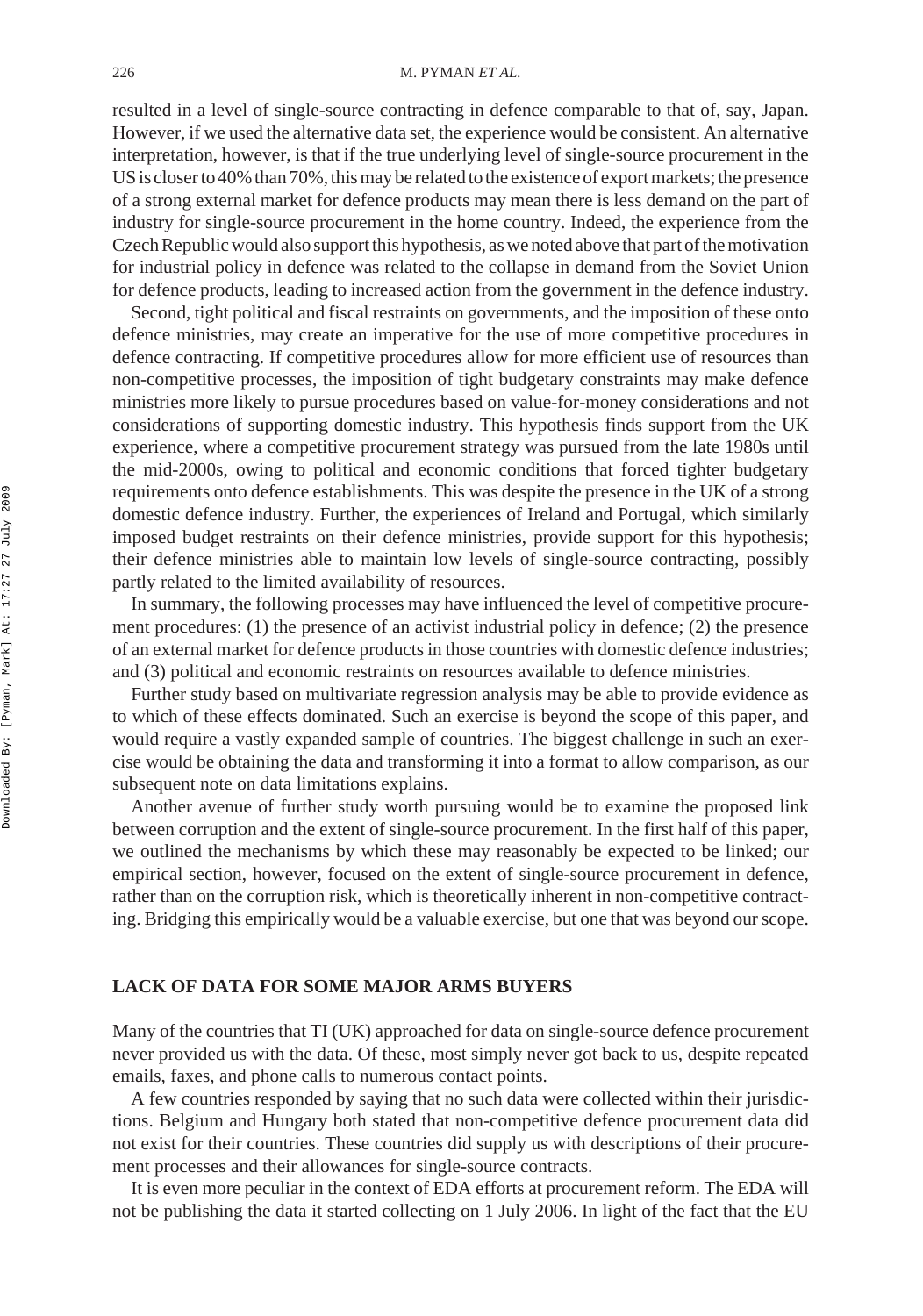states (barring Denmark) have signed on to the reforms at least in principle, they should have to start recording and reporting this data soon, if they have not up to this point. It can be hoped that the new standards will improve the situation, and that the collection of these data will lead to strengthened transparency for these countries. The EDA will not be able to release these data publicly, but these countries will be applauded if they choose to publish their data in demonstrations of transparency.

One of the problems with evaluating and comparing the data we were able to obtain was a lack of consistency across, and sometimes within, countries. Broadly defined categories, as used in the UK's publication, also make full understanding of procurement practices difficult. The publication of fully consistent and transparent data would be a great help to further research on this topic, leading to more comprehensive and conclusive analysis.

#### **CONCLUSIONS**

In this work we have found data to support the concern that an unexpectedly high percentage of defence work is awarded through single-sourced contracts in many countries and not through competitive procurement. The fact that it is practicable to have a high competitive percentage is made clear from some of the country returns. We also note that organisations such as NATO are able to have a high competitive procurement percentage despite it being at the more sensitive end of the security spectrum. We have noted other countries, often developing countries such as Colombia, who have made clear and effective efforts to insist on competitive bidding in the bulk of procurements, even though the national procurement law allows for exemption.

It is striking, and commendable, that some countries are transparent with their information, even when it shows them in an unflattering light, such as in the case of the Czech Republic, Poland and Japan. Others, such as France, Italy and Hungary, declined to reveal data, although we find it impossible to believe that the data are either restricted or in any way classified.

Currently, most countries have provisos regarding non-competitive defence procurement, but the exceptions are vague and non-transparent, and therefore easily circumvented. The process by which single-source is chosen as the method of procurement should be made transparent, and the percentage that is non-competitive should be published in detail annually.

When the single-source method of procurement is employed, clearly defined measures should be introduced to reduce the risk of corruption. These include multiple levels of oversight and approval, personal asset declarations, rotation of staff in key positions, rigorous internal and external audits focused on influence, benchmarking and open-book pricing.

#### **Acknowledgement**

An earlier version of this paper was presented at the conference 'Public Procurement', University of Nottingham, 19–20 June, 2006. The authors express their thanks to Professor Sue Arrowsmith.

#### *References*

Ades, A. and di Tella, R. (1997) National champions and corruption: some unpleasant interventionist arithmetic. *The Economic Journal* **107**(443) 1023–1042.

Babcock, C.R. and Merle, R. (2006) A contractor's purchase on power. *The Washington Post,* 20 March.

Behr, T. and Siwiecki, A. with Schmitt B. (ed.) (2004) EU Enlargements and armaments: defence industries and markets of the Visegrad countries. Institute for Security Studies, Occasional Paper No. 54, September.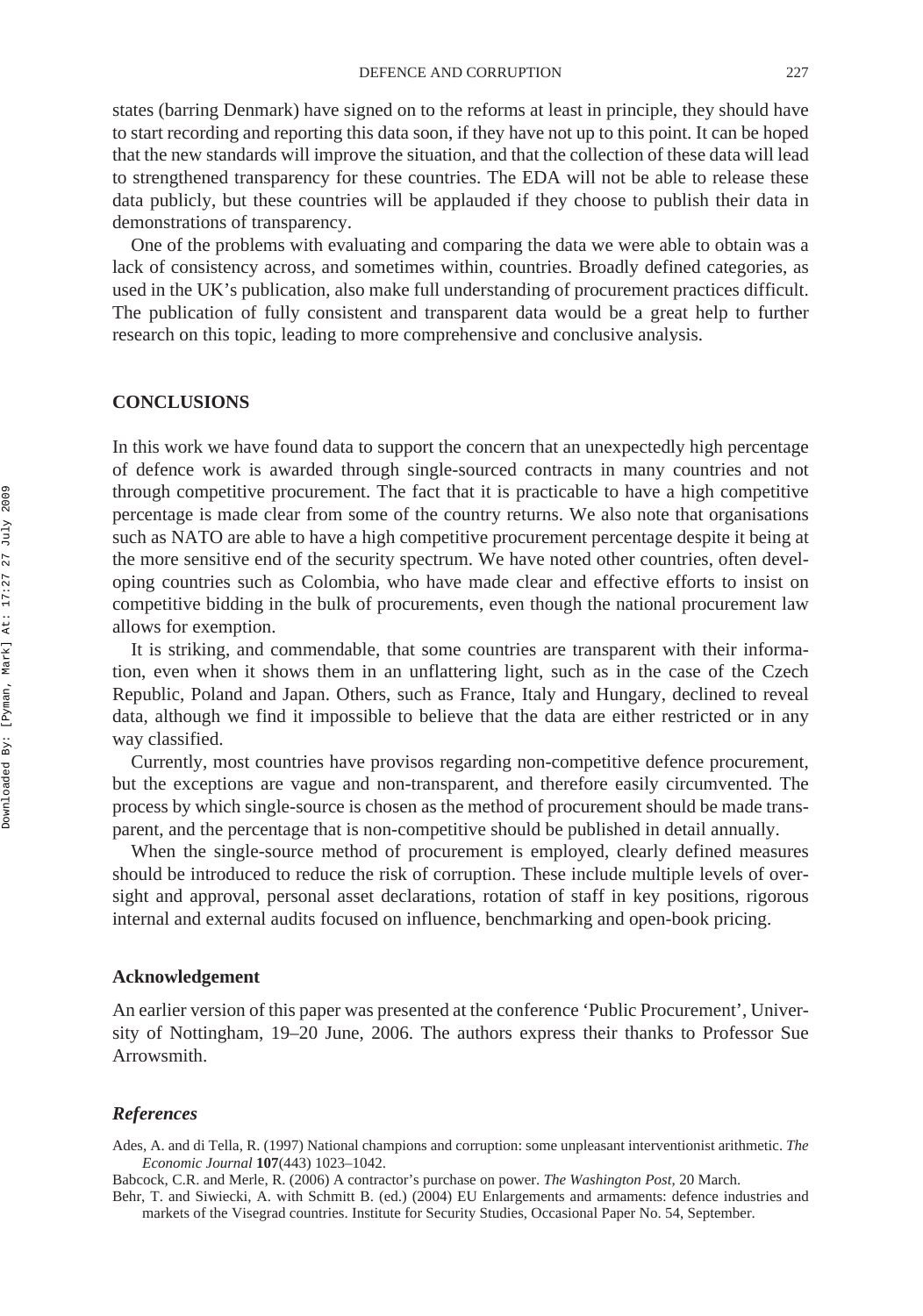- Bureau of Economic and Business Affairs (2002) 2001 Country Reports on Economic Policy and Trade Practices: Poland. US Department of State, February 2002, http://www.state.gov/documents/organization/8231.pdf
- Center for Public Integrity (2004) Department of Defense Contracting Databases. http://www.publicintegrity.org/pns/ default.aspx; and http://www.publicintegrity.org/pns/default.aspx?act=methodology
- Courtney, C. with Cockcroft, L. and Murray, D. (eds) (2002) Corruption in the official arms trade. Transparency International (UK) Policy Research Paper 001, April: http://defenceagainstcorruption.org/index.php?option= com\_docman&task=doc\_download&&gid=11
- Daley, W.M. (2000) The national export strategy: working for America. Trade Promotion Coordinating Committee, Department of Commerce, Seventh Annual Report to the United States Congress, March, p 11, http:// www.ita.doc.gov/media/nesonline.pdf
- Department of Defense (USA) (2004) Foreign sources of supply: assessment of the United States. Report Required by Section 812 of the National Defense Authorization Act for Fiscal year 2004 (Public Law 108–136), November .
- European Union (2002) Treaty establishing the European Community (consolidated text). Official Journal C 325 of 24 December 2002, http://eur-lex.europa.eu/en/treaties/dat/12002E/pdf/12002E\_EN.pdf
- Global Bribe Payers Index (2002) Transparency International, http://www.transparency.org/policy\_research/ surveys\_indices/bpi
- Gupta, S., de Mello, L. and Sharan, R. (2000) Corruption and military spending. IMF Working Paper, International Monetary Fund, Fiscal Affairs Department, February 2000, http://www.imf.org/external/pubs/ft/wp/2000/ wp0023.pdf.
- Mawdesley, J. (2002) *European Defence Procurement and Industrial Policy: The Case of Germany, December* 2002. A publication from the Centre for European and Asian Studies at Norwegian School of Management.
- Ministry of Defence (UK) (2005a) *UK Defence Statistics 2005.* A National Statistics Publication. Crown Copyright, http://www.dasa.mod.uk/natstats/stats/ukds/2005/
- Ministry of Defence (UK) (2005b) *Defence Industrial Strategy.* December 2005. http://www.official-documents. co.uk/document/cm66/6697/6697.pdf
- NATO Management and Supply Agency (2005) *NAMSA Procurement Regulations.* NAMSA Regulation Number 251-01, 19 October 2005, pp. 10–12, http://www.namsa.nato.int/pdf/nr-251-01e.pdf
- Open Society Institute (2002) Corruption and anti-corruption policy in Poland. In *Monitoring the EU Accession Process: Corruption and Anti-corruption,* Open Society Institute, http://www.eumap.org/reports/2002/ corruption/international/sections/poland/2002\_c\_poland.pdf
- Permanent Representation of the Czech Republic to the European Union (2005) Position of the Czech Republic. Contribution to Green Paper on Defence Procurement, Brussels, 31 January, http://circa.europa.eu/Public/irc/ markt/markt\_consultations/library?l=/public\_procurement/marchs\_publics\_dfense/etats/czechrep\_enpdf/ \_EN\_1.0\_&a=d
- Permanent Representation of the Republic of Hungary to the European Union (2005) Answers of the Republic of Hungary to the questions formulated in the 'Green Book on Defence Procurement' of the European Commission. Brussels: European Union, 27 January.
- Roberts, A. (2004) National security and open government. *Georgetown Public Policy Review* **9**2 Spring.
- Schofield, S. (2006) The UK defence industrial strategy and alternative approaches. BASIC Papers, Occasional Papers on International Security Policy, Number 50, March 2006, http://www.basicint.org/pubs/Papers/ BP50.htm
- Singh, R.P. (ed.) (1998) *Arms Procurement Decision Making Volume I: China, India, Israel, Japan, South Korea, and Thailand,* SIPRI, Oxford University Press.
- Spinner, J. and Flaherty, M. (2004) Iraq: rebuilding plan reviewed. *The Washington Post,* 31 March, available at http://www.corpwatch.org/article.php?id=11228
- Transparency International (2002) *Bribe Payers Index 2002.* http://www.transparency.org/policy\_research/ surveys\_indices/bpi
- Transparency International CZ (n.d.) Public tenders in the military sector in the Czech Republic. http://www. transparency.cz/index.php?lan=uk&id=2770
- Transparency International UK (2004) The defence procurement process and its vulnerabilities, http:// www.defenceagainstcorruption.org/index.php?option=com\_docman&task=doc\_download&gid=10
- Transparency International UK (2006) Interview with Steven A. Shaw, US Department of the Air Force, Deputy General Counsel for Contractor Responsibility, Air Force Debarment and Suspension Official. *Defence Anti-Corruption Digest,* Edition 1, available at http://www.defenceagainstcorruption.org/index.php?option=com\_ content&task=view&id=143&Itemid=136
- Walker, W. and Gummet, P. (1989) Britain and the European armaments market. *International Affairs* **65**(3) 419–442. Watson, R. (2005) Brussels moves to open up defence contracts. *The Times,* 7 December.
- Wnuk, M. and Pyman, M. (2006) Reducing corruption, building integrity in defence and security institutions. *XIIth International Anti-Corruption Conference,* November, http://www.defenceagainstcorruption.org/index.php? option=com\_content&task=view&id=70&Itemid=165
- Yamamoto, G. (2004) Japan: government and the defence industry. *RUSI Defence Systems* **7**(2) Autumn.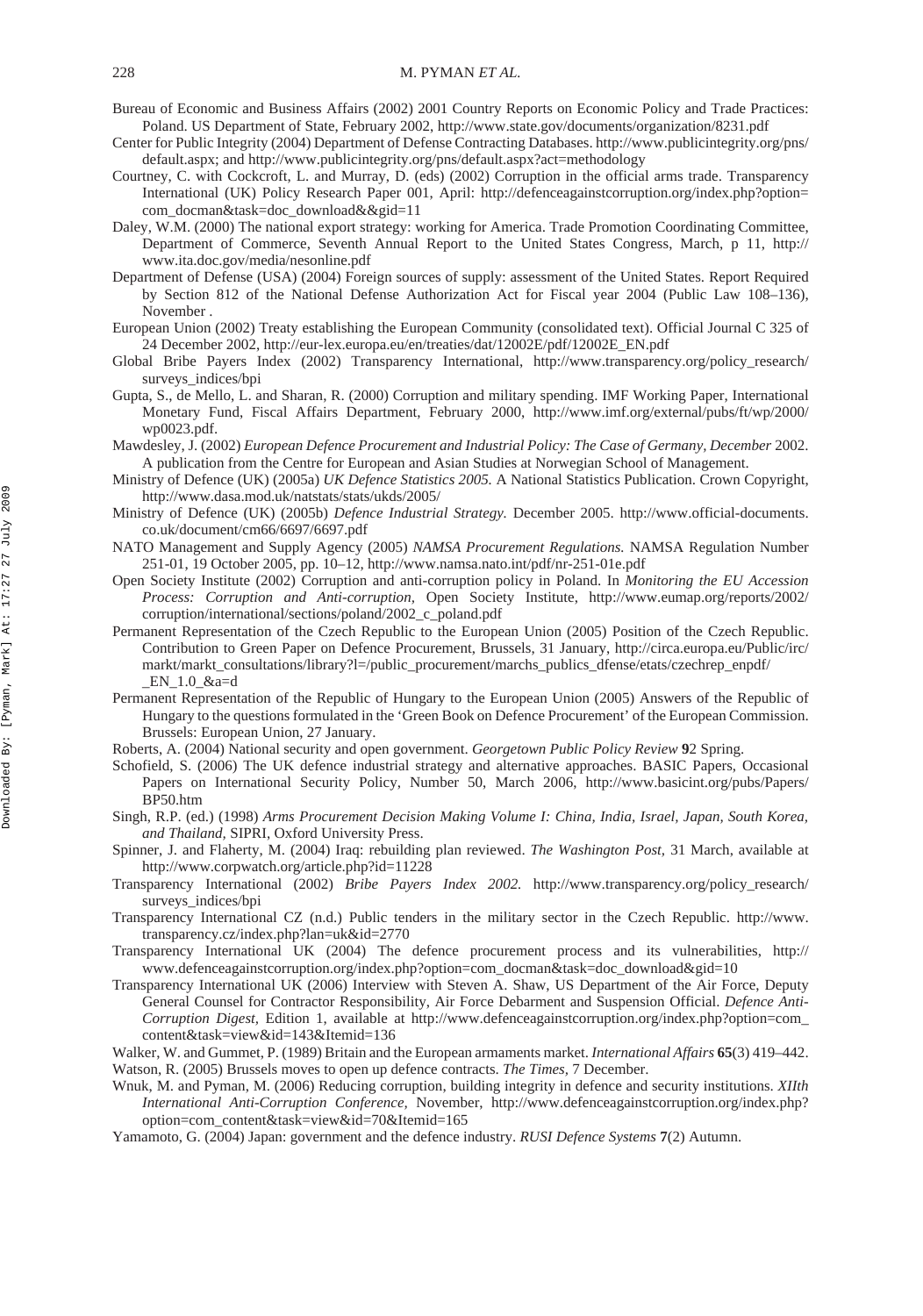# **ANNEXE 1: CALCULATIONS OF SINGLE SOURCE AND COMPETITIVE CON-TRACT INFORMATION: SOURCE DATA AND ASSUMPTIONS MADE**

#### **Introduction**

For ease of checking and validating the data that we present in the main paper, this Annexe contains the raw data that were available to us. In several cases there are ambiguities of interpretation, particularly on the meaning and definitions of single source contracts, competitive tenders and framework contracts. We have, in most cases, not been able to resolve these uncertainties. Wherever possible, an average of several years has been used to dispel possible outliers. We welcome comments and clarifications where authorities and others have more extensive data.

#### *Ireland*

In an email from 15 March, the Department of Defence Press Officer for Ireland provided us with table I:

|--|--|

|      | No of sole-source<br>contracts | Value (incl. VAT @<br>$21\%$ ) Euro Mln | Countries of sole-source (number of orders<br>placed)                                                                          | No of orders<br>placed |
|------|--------------------------------|-----------------------------------------|--------------------------------------------------------------------------------------------------------------------------------|------------------------|
| 2003 | 10                             | 3                                       | Sweden (1), Finland (1), Switzerland (1),<br>Germany (1), United Kingdom (3), Denmark<br>$(1)$ , Ireland $(2)$                 | 84                     |
| 2004 | 13                             | 3                                       | Sweden (2), United Kingdom (6), Ireland (5)                                                                                    | 62                     |
| 2005 | 25                             | 10.3                                    | Sweden (1), Switzerland (1), Germany (2),<br>United Kingdom (8), Austria (1), USA (2),<br>Belgium (2), Canada (1), Ireland (7) | 94                     |

In order to get the percentage in value of single-source contracts out of total defence procurement contracts, it was necessary for us to find the total value of defence procurement for the years listed. Defence expenditure information for the Republic of Ireland can be found for the years 2003 and 2004 in the Defence Forces' Annual Report 2004, at www.military.ie/images/ ann\_report\_04/AnnualReport04\_En.pdf. The figures are found on page 49 of this report, for both 2003 and 2004, in the respective Outturn columns. In order to find total procurement expenditure we added the following categories: G. Defensive Equipment + H. Aircraft + I. Military transport  $+$  J. Ships and naval equipment  $+$  K. Barrack expenses and engineering equipment + L. Buildings + M. Ordnance, Clothing & Catering, + N. Communications & Info Technology + O. Military training (courses and equipment) + P. Travel & Freight.

Totalling the above, we found the total defence procurement for 2003 at 191,919,000. For 2004, the total was 197,274,000. The 2005 report had not yet been completed, so we were forced to rely on planned defence expenditure, which, looking back at Ireland's recent statistics, should not differ greatly from actual expenditure.

The 2005 planned defence expenditure for the Republic of Ireland can be found on the Department of Defence website at http://www.defence.ie/website.nsf/Document+ID/ F38D3F9BF073362B802570BA00447942?editDocument. We summed the following categories to obtain total defence procurement for 2005: Defensive equipment, Air Corps – equipment, fuel maintenance, etc., Naval Service – equipment, fuel maintenance, etc, Barrack expenses, repairs and maintenance of land, Buildings – capital, Military transport – new vehicles, fuel, repairs and maintenance.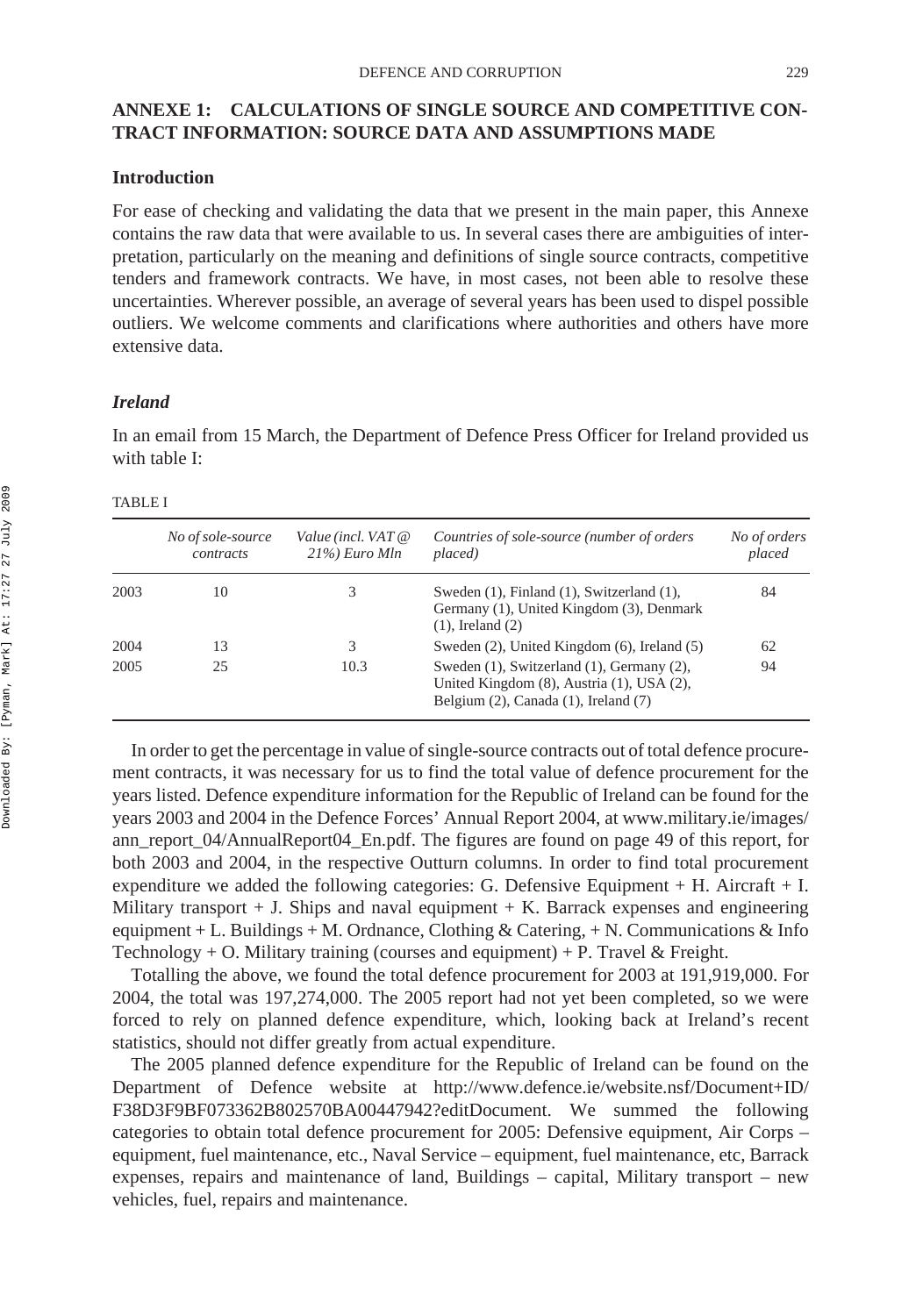The total defence procurement, obtained by adding the above, is  $\epsilon$ 149,000,000. Taking these totals, we could then divide the single-source numbers provided by the DoD to obtain the percentage of single-source defence procurement out of the total defence procurement:

2003 – €3,000,000/€191,919,000; 2004 – €3,000,000/€197,274,000

 $2005 - \text{£}10,300,000/\text{€}149,000,000$ 

Total – €16,300,000/€538,193,000 =  $0.03 = 3%$  non-competitive by value. For the percentage of the total number of contracts, we used the numbers provided in the above table:

2003 – 10/84 2004 – 13/62  $2005 - 25/94$ Total  $-48/240 = 0.2 = 20%$  non-competitive by number.

# *Portugal*

In an email from 9 February 2006, the Instituto dos Mercados de Obras Públicas e Particulares e do Imobiliário, Portugal sent as a response to our query a chart detailing all defence contracts for the years 2002–2005 inclusive. Defence contracts are separated into three categories: concursos publicos (publicly tendered contracts), concursos limitados (limited tendered contracts) and concursos por negociação/ajustes directos (contracts by negotiation or direct adjustment). The third category, then, is non-competitive. Here is a distillation of the full chart, without the individual listing of each contract, with the percentage of single-source contracts within total contracts for each year highlighted in bold.

| Portuguese Ministry of Defence contracts    |              |            |               |
|---------------------------------------------|--------------|------------|---------------|
| COMPETITIVE / NON-COMPETITIVE               | Value (Euro) | Percentage | Year          |
| CONCURSOS PÚBLICOS                          | 3,308,028    | 62.7%      | 2005          |
| <b>CONCURSOS LIMITADOS</b>                  | 1,011,811    | 19.2%      | 2005          |
| CONCURSOS POR NEGOCIAÇÃO / AJUSTES DIRECTOS | 955,321      | $18.1\%$   | 2005          |
| CONCURSOS PÚBLICOS                          | 13,696,431   | 59.7%      | 2004          |
| <b>CONCURSOS LIMITADOS</b>                  | 4,300,210    | 18.7%      | 2004          |
| CONCURSOS POR NEGOCIAÇÃO / AJUSTES DIRECTOS | 4,952,640    | 21.6%      | 2004          |
| CONCURSOS PÚBLICOS                          | 16,362,492   | 68.4%      | 2003          |
| <b>CONCURSOS LIMITADOS</b>                  | 5,707,895    | 23.9%      | 2003          |
| CONCURSOS POR NEGOCIAÇÃO / AJUSTES DIRECTOS | 1,846,605    | $7.7\%$    | 2003          |
| CONCURSOS PÚBLICOS                          | 3,802,399    | 29.6%      | 2002          |
| <b>CONCURSOS LIMITADOS</b>                  | 3,900,342    | 30.4%      | 2002          |
| CONCURSOS POR NEGOCIAÇÃO / AJUSTES DIRECTOS | 5,128,408    | 40%        | 2002          |
| <b>CONCURSOS PÚBLICOS</b>                   | 37,169,289   | 57.2%      | $2002 - 2005$ |
| <b>CONCURSOS LIMITADOS</b>                  | 14,920,258   | 23.0%      | 2002-2005     |
| CONCURSOS POR NEGOCIAÇÃO / AJUSTES DIRECTOS | 12,882,974   | 19.8%      | 2002-2005     |

The chart is done by value, so in order to get the percentage of non-competitive contracts out of the total, we added up the three values for each year, then added just the concursos por negociação/ajustes directos, and put the latter over the former.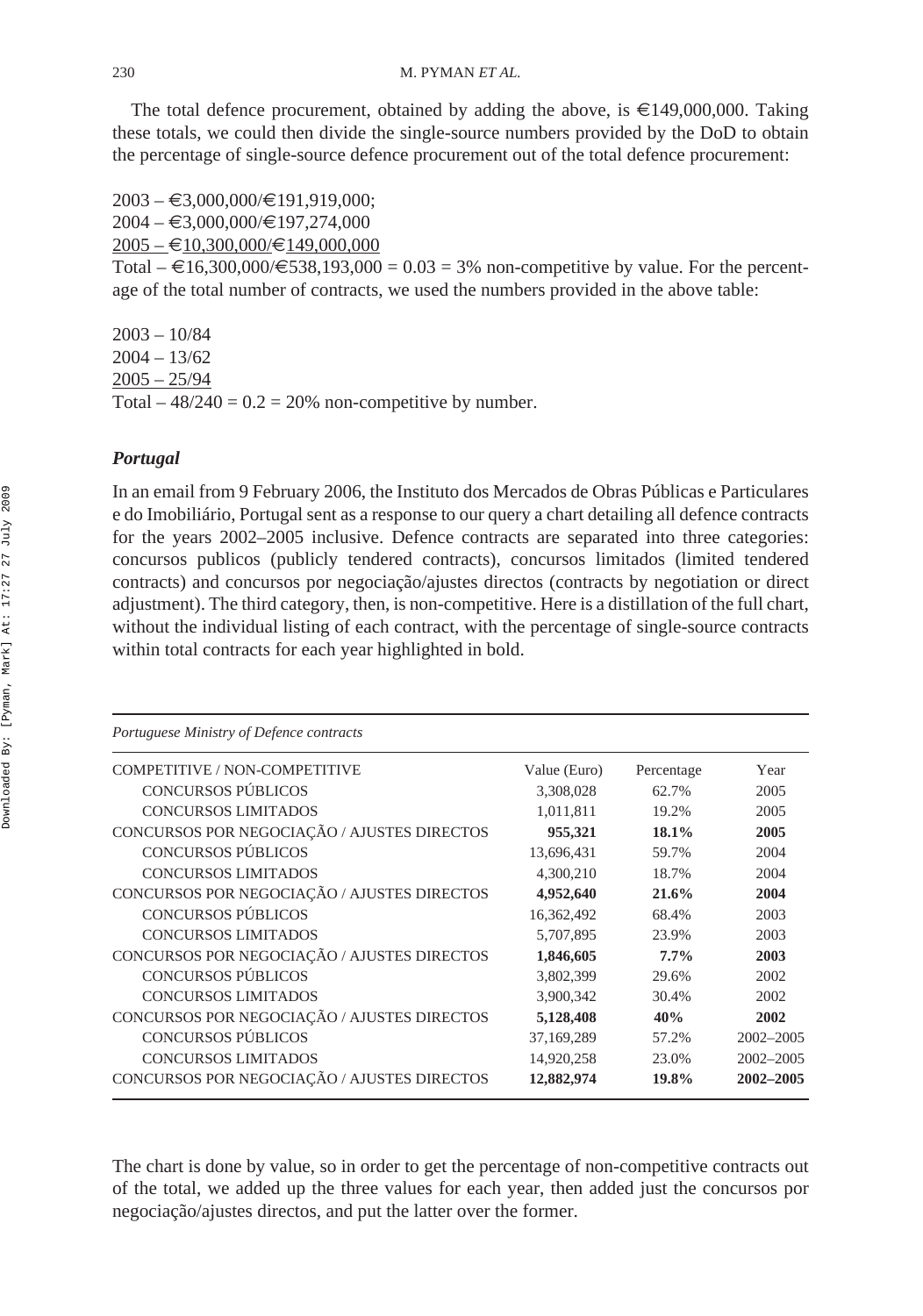2002 – €5,128,408/ €12,831,149 2003 – €1,846,605/ €23,916,992 2004 – €4,952,640/€22,949,281  $2005 - \text{ } \in \text{ } 955,321/\text{ } \in \text{ } 5,275,160$ Total – €12,882,974/€64,972,582 = 0.198 = 19.8% non-competitive by value.

#### *The United Kingdom*

The source data for the United Kingdom can be found at the UK National Statistics website:

For 2002, http://www.dasa.mod.uk/natstats/ukds/2002/chap1frame.html For 2004, http://www.dasa.mod.uk/natstats/ukds/2004/c1/sec4tab114.html For 2005, http://www.dasa.mod.uk/natstats/ukds/2005/c1/table114.html

We used these three years for our report. The published statistics include percentages both by value and by number. In each of the tables for the above years, the first two contract categories are competitive, 'Contracts priced by competitive' and 'Contracts priced by reference to market forces.' The remaining categories, 'Contracts priced by estimate at outset or as soon as possible thereafter', 'Contracts priced on actual costs with incentives to minimise costs', and 'Contracts priced on cost plus a % fee' are non-competitive. In order to get the total percentage of non-competitive contracts, we simply added the given percentages for each non-competitive category. By value, for 2001/2002, 31% of contracts were non-competitive; for 2003/2004, 21% were non-competitive; and for 2004/2005, 27% were non-competitive, for an average of 26% non-competitive by value for the three years. By number, for 2001/2002, 17% were non-competitive; for 2003/2004, 22% were non-competitive; and for 2004/2005, 32% were non-competitive, for an average of 24% non-competitive by number for the three years.

A caveat is in order. The second category of contracts is described as 'Contracts priced otherwise by reference to market forces'. It is not clear to us if this is the same as 'competitive tender', as it could simply mean that reference had been made to comparable market prices, without any competitive tendering. Given that wording, it is thus possible that some of the contracts in this category might not include real competition, but instead are priced using some sort of government-created simulation of competitive pricing. However, since the MoD includes this category as competitive themselves we too have incorporated this category as competitive.

#### *The United States*

The source data for the United States is of good quality and can be found at http:// www.acq.osd.mil/ip/docs/812%20\_report\_fy04\_addendum.pdf. The report includes a 'Summary of all DoD Contracts for Defense Items and Components Awarded (Fiscal Year 2003)'. The chart details competitive contracts and non-competitive contracts out of total number of contracts by both value and number. For fiscal year 2003: Number of non-competitive contracts, 31,132; Total number of contracts, 74,266; Value of non-competitive contracts, \$46, 347, 775; Total value of contracts, \$66,155,321. From this we calculate:

Percentage of non-competitive contracts by number:  $31,132/74,266 = 0.419 = 42\%$ Percentage of non-competitive contracts by value:  $$46,347,775/$66,155,321 = 0.700 = 70\%$ 

#### *Czech Republic*

The source data for the Czech Republic was obtained through Transparency International Czech Republic. Again, the data are comprehensive and readily available. The source data